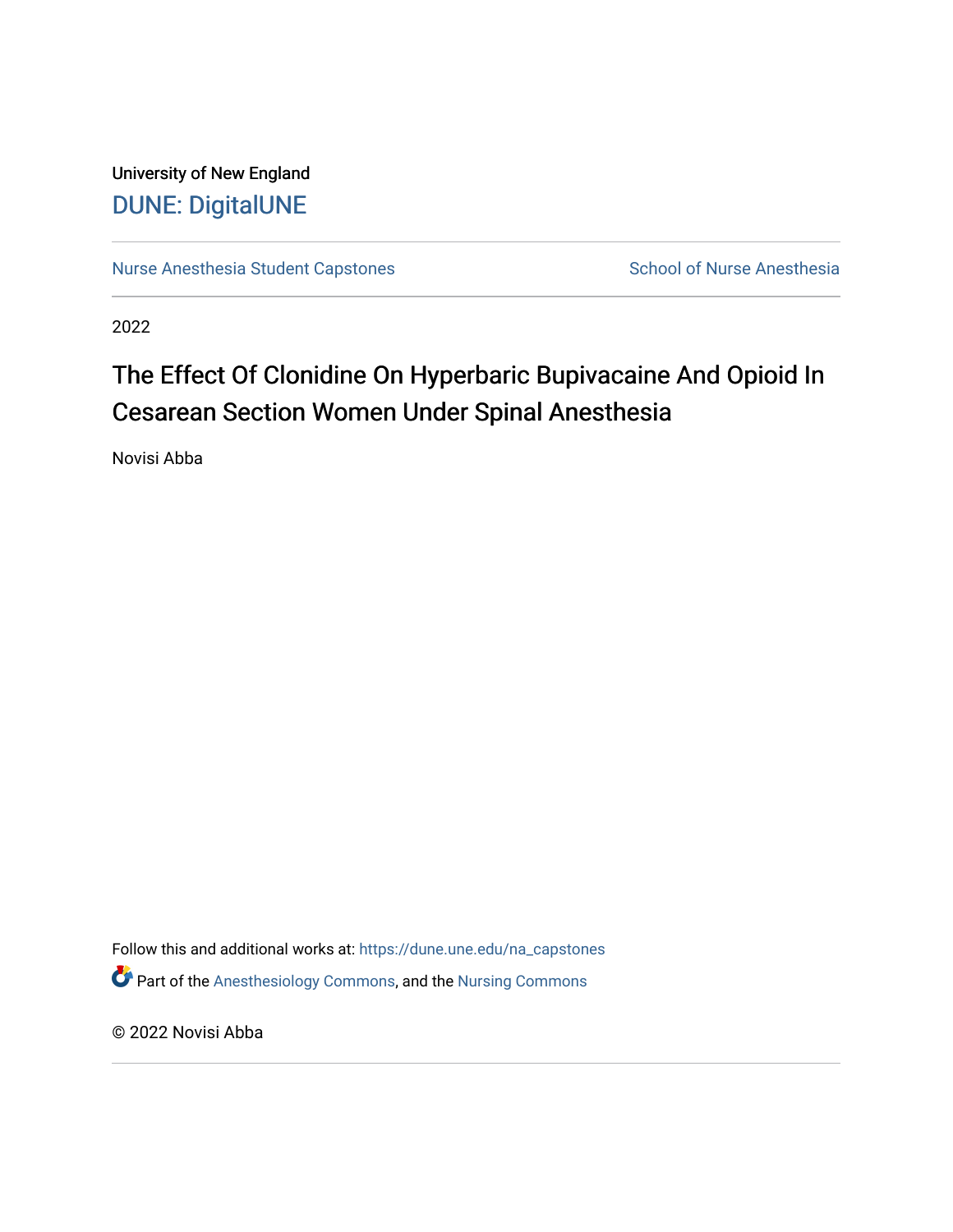## **The Effect of Clonidine on Hyperbaric Bupivacaine and Opioid in Cesarean Section**

## **Women under Spinal Anesthesia**

Novisi Abba

Department of Nurse Anesthesia, University of New England ANE-630-A:Research Practicum II Dr. Coppens

May 13, 2022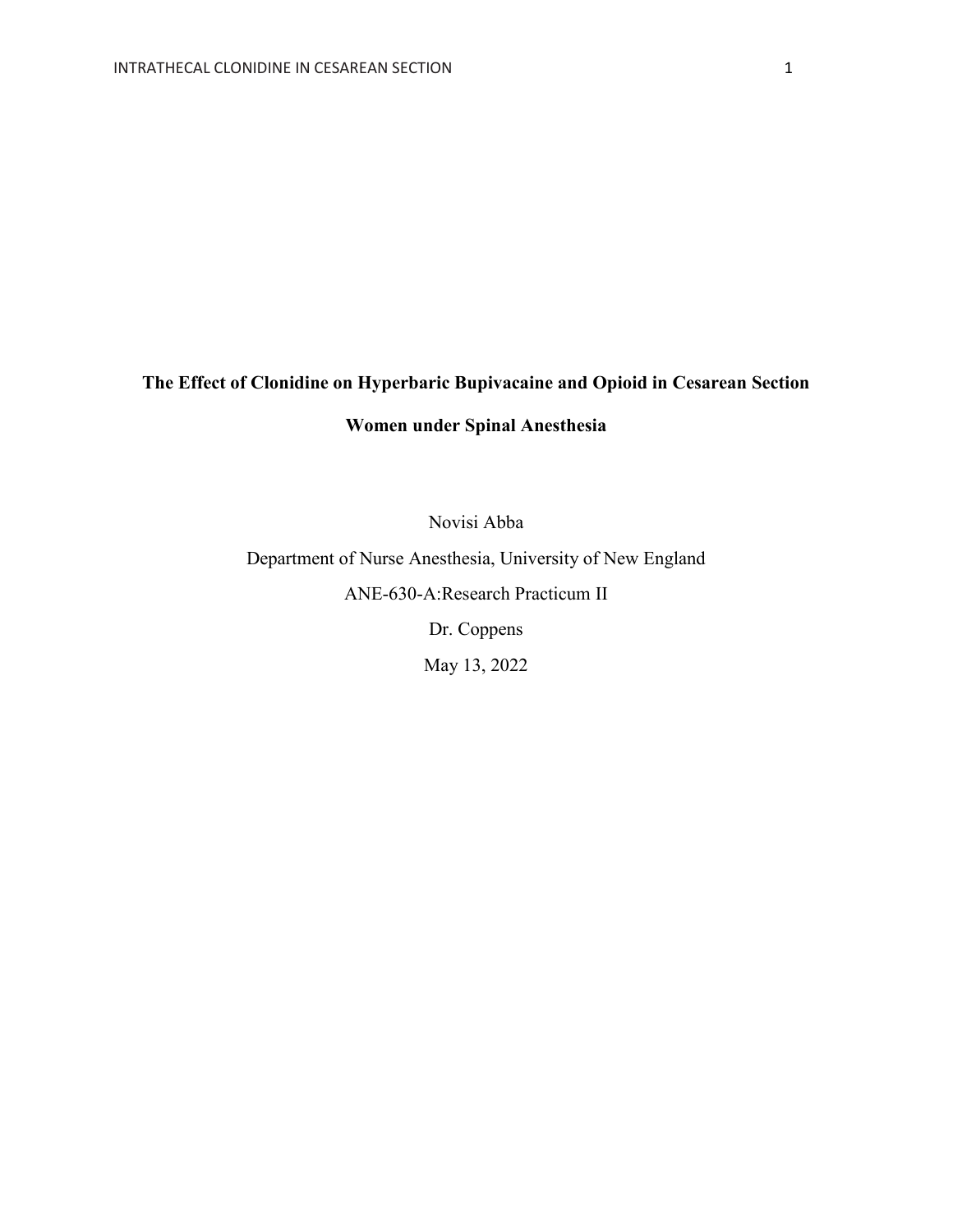Pain is undoubtedly one of the most undesirable outcomes associated with cesarean section in parturients. The most effective post-cesarean section pain relief option should prioritize maternal, fetal, and neonatal safety, with minimal to no medication transfer to the fetus and neonate. In obstetric anesthesia, neuraxial approaches, with the inclusion of adjuncts like clonidine for pain management may provide some additional benefits. Consequently, obstetric anesthesia practitioners have increasingly used intrathecal clonidine to alleviate post-cesarean section pain. This manuscript examines whether intrathecal clonidine, when combined with hyperbaric bupivacaine and/or opioids (fentanyl and/or preservative-free morphine), has a sustained analgesic effect in parturients following cesarean delivery under spinal anesthesia. A literature review of relevant articles was conducted. Results of the literature review suggested that the addition of intrathecal clonidine to bupivacaine reduced the 24-hour morphine consumption and prolonged the subarachnoid block duration in cesarean section patients. *Keywords*: clonidine, neuraxial anesthesia, post-operative pain, cesarean section.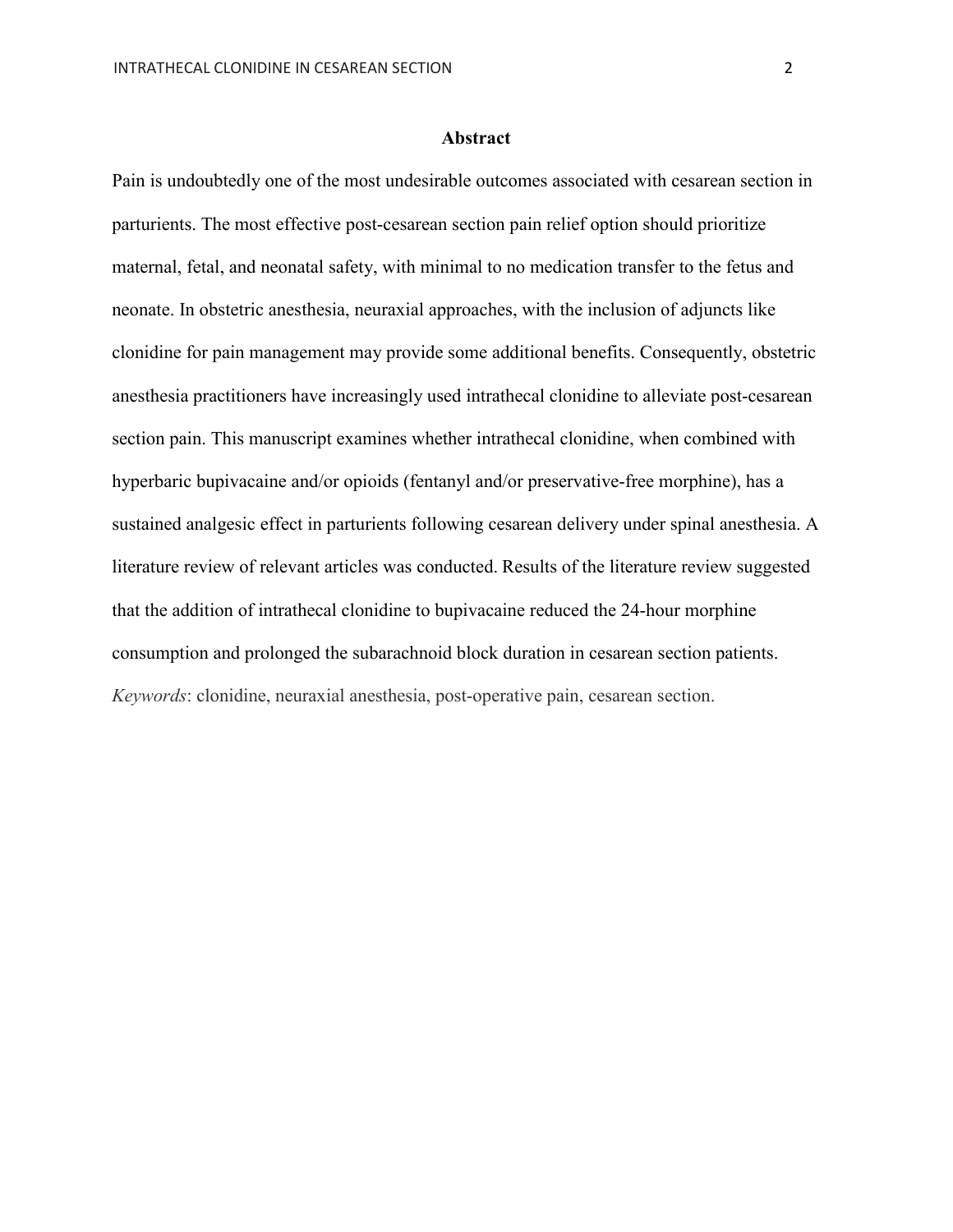## **The Effect of Clonidine on Hyperbaric Bupivacaine and Opioid in Cesarean Section Women under Spinal Anesthesia**

Adequate postoperative pain management is crucial to the recovery of parturients submitting themselves to cesarean section. Allen et al. (2018) asserted that a pregnant woman's primary concern and fear during and after cesarean delivery is pain. Although there is an increasing body of research evaluating how best to manage the pain of cesarean delivery, there is no benchmark criteria. However, neuraxial adjuncts like clonidine have gained traction in the obstetric anesthesia world to prolong analgesia during elective cesarean (Pandya, 2010).

Most obstetric anesthesia providers would agree that optimal pain management cannot be ignored in parturients undergoing cesarean section, as most parturients lack the awareness of post-cesarean section pain-relieving methods (Alshahrani, 2019). Carvalho and Butwick (2017) argued strongly that suboptimal pain management in parturients undergoing cesarean section leads to increased opioid consumption and delayed maternal recovery. They suggest employing a multimodal pain management technique is the best method for managing post-cesarean section pain. In this regard, researchers continue to investigate several options to improve pain relief for women undergoing cesarean delivery.

Talwar and Chopra (2014) and other investigators conducted studies to examine the prolonged analgesic outcome of adding clonidine to a bupivacaine plus fentanyl mixture or bupivacaine alone for spinal anesthesia during gynecological surgeries. Opponents of intraspinal clonidine are concerned about its efficacy and safety as a means of providing parturients with a better pain experience during and after cesarean delivery. Nonetheless, advocates of adjuvant neuraxial clonidine therapy believe that this pharmacological intervention is one of the best practices for managing labor and cesarean section pain. Wong (2009) concluded that intrathecal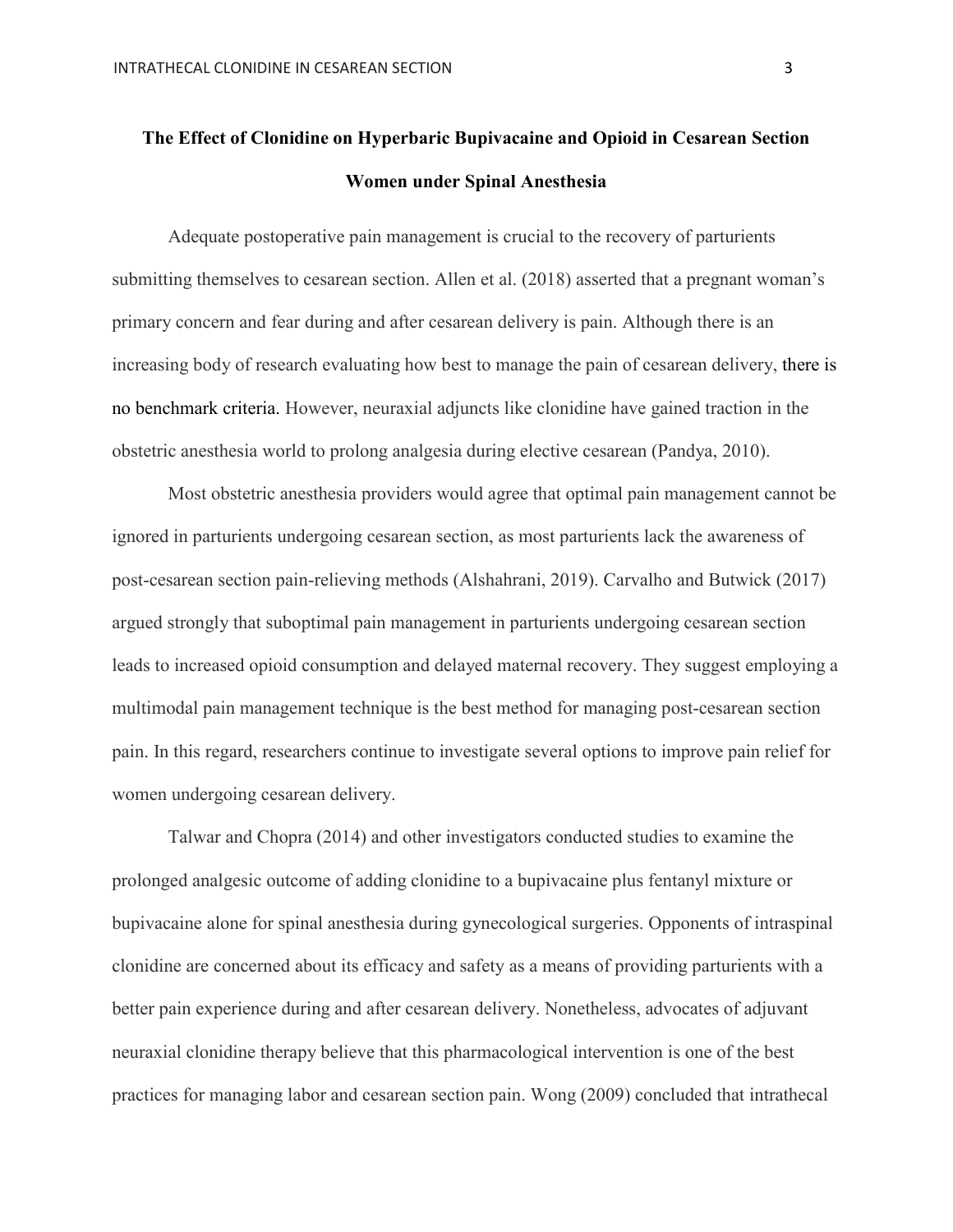analgesia is the most successful means of pain relief for the parturient and the only practice which provides cesarean section pain relief without posing any untoward risk to the mother and the fetus including maternal and fetal sedation.

#### **The Pharmacology of Neuraxial Clonidine**

Clonidine was first discovered in 1962 as a nasal decongestant (Whizar-Lugo et al., 2014). For many decades, clonidine has been used to treat hypertension, alcohol, opioid, and benzodiazepine withdrawal, and to induce sedation (Giovannitti et al., 2015). Clonidine is an imidazole compound (Nguyen el al., 2017). It is the first discovered member of the alpha adrenoreceptor agonists with a principal selectivity for alpha-2 over alpha-1 receptor agonism. Clonidine's sedative and analgesia properties have gained popularity in anesthesiology as it is used in addition to local anesthetics and opioids to induce and prolong analgesia during regional anesthesia techniques (Nguyen et al., 2017).

#### **Mechanism of Action of clonidine**

Nguyen et al. (2017) corroborated the primary site of action of clonidine is the brainstem. Clonidine activates alpha-2 adrenoreceptors in the brain activating gamma-aminobutyric acid (GABA). This results in reduced sympathetic nervous system activity, which is exhibited primarily as a reduction in blood pressure and heart rate. The activation of each adrenoreceptor produces different effects. The stimulation of alpha-2a adrenoreceptors by clonidine produces sedation, analgesia, and sympatholytic effects. Clonidine produces its anti-shivering and vasoconstriction mechanisms by the stimulation of alpha-2b adrenoreceptor subtypes (Nguyen et al., 2017).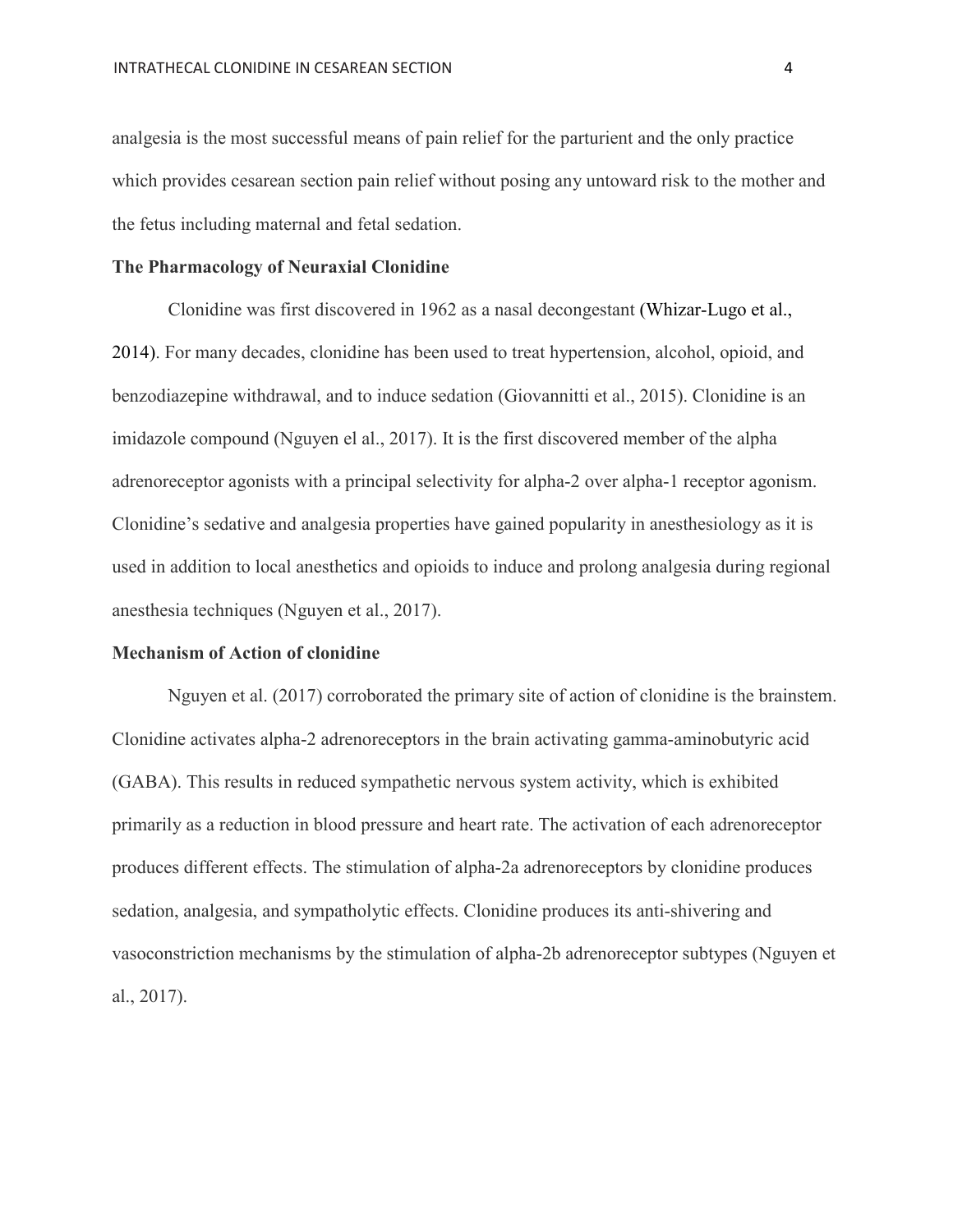#### **Pharmacokinetics and Pharmacodynamics**

The accepted routes of clonidine administration in clinical literature are intravenous, oral, neuraxial, and transdermal. Clonidine is a lipophilic drug that is highly absorbable. When given epidurally, clonidine circulates via epidural veins into the blood where it produces its pharmacological effect. Oral clonidine is quickly absorbed reaching effective blood levels in approximately one and one-half hour (Nguyen et al., 2017). Half of the drug is degraded in the liver into inactive metabolites and the other half is excreted unchanged by the kidneys. The elimination half-life for intrathecal clonidine is one to one-half hours. This is notably shorter than its intravenous route of approximately twenty-three hours (Fernandes, 2018). The removal of clonidine from the human body after its administration is dependent upon the individual age and comorbidities. Nguyen et al., (2017) asserted that clonidine's removal will reach eight times that of the adult after a child's first birth date.

#### **Anesthetic Considerations of Clonidine**

Nguyen et al. (2017) acknowledged that intrathecal clonidine reduces sympathetic nerve activity. It also regulates A-delta and C-fibers of the nervous system. These events produced sedative and analgesic effects. Clonidine can also cause a decrease in the flow of blood and oxygen to the brain (Nguyen et al., 2017). Clonidine manifests its cardiovascular effect by modulating alpha-2 adrenoreceptors located in the medulla oblongata motor center. This event results in a decrease in sympathetic nerve activity, which leads to a surge in vagal nerve stimulation. The resultant effect is seen as reducing the heart rate and blood pressure, causing peripheral vasodilatation, decreasing cardiac output and systemic vascular resistance without affecting cardiac contractility (Nguyen et al., 2017).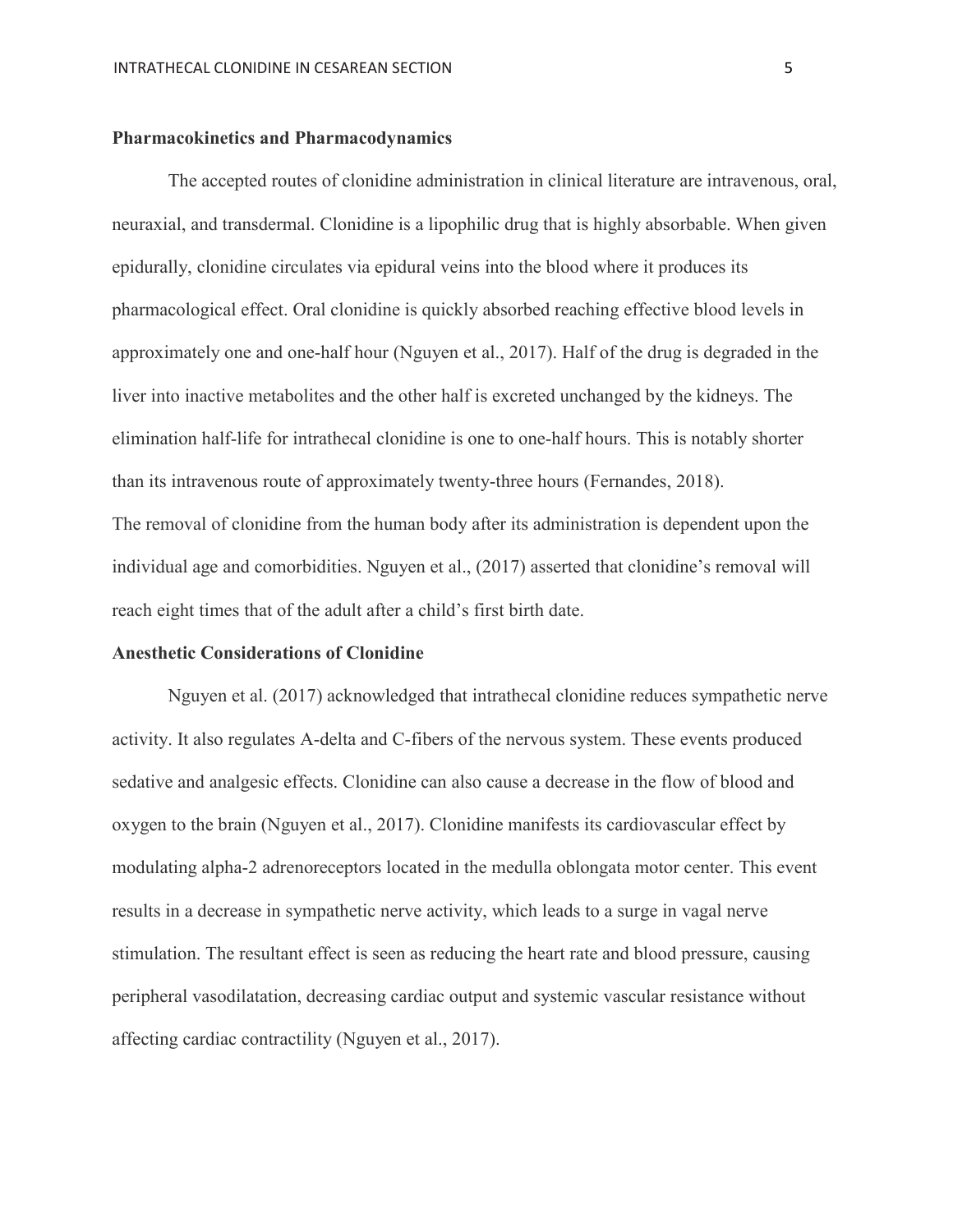Clonidine does not induce respiratory depression or potentiate respiratory depression caused by opioids. In fact, it can be used to reverse muscle stiffness caused by opioids (Fernandes, 2018). Clonidine does not affect respiratory rate, partial pressure of arterial carbon dioxide (PaCO<sub>2</sub>) or oxygen saturation pressure (SpO<sub>2</sub>) (Nguyen et al., 2017). As an alpha-2 adrenergic drug, clonidine blocks the release of vasopressin and its action on the kidneys. Through this mechanism, clonidine induces diuresis and exerts its natriuretic effects without opioid-induced urinary retention (Fernandes, 2018). Clonidine also reduces renal vascular resistance, plasma catecholamine concentrations, and plasma renin activity (Nguyen et al, 2017). As a potent sympatholytic drug, clonidine reduces the release of norepinephrine, epinephrine, corticotropin, and hydrocortisone. Clonidine also acts directly on the cells of the pancreas. This causes the pancreas to secrete less insulin, which leads to higher blood sugar levels. However, this hyperglycemic effect is not clinically significant (Fernandes, 2018).

#### **Adverse Effects of Clonidine**

Clonidine has been reported as a relatively safe drug in animal studies. However, Nguyen et al. (2017) reported adverse effects in humans such as sleepiness, xerostomia, slow heart rate, postural hypotension, erectile dysfunction, and sedation. When clonidine is stopped abruptly, a hypertensive crisis could ensue. The authors did not document any adverse effects of clonidine on reasoning or intellectual abilities. Although a safe drug profile for clonidine has been proposed in some patient populations, including those with reduced blood volume and heart rate, research has failed to conclude whether these adverse effects are absolute or relative contraindications.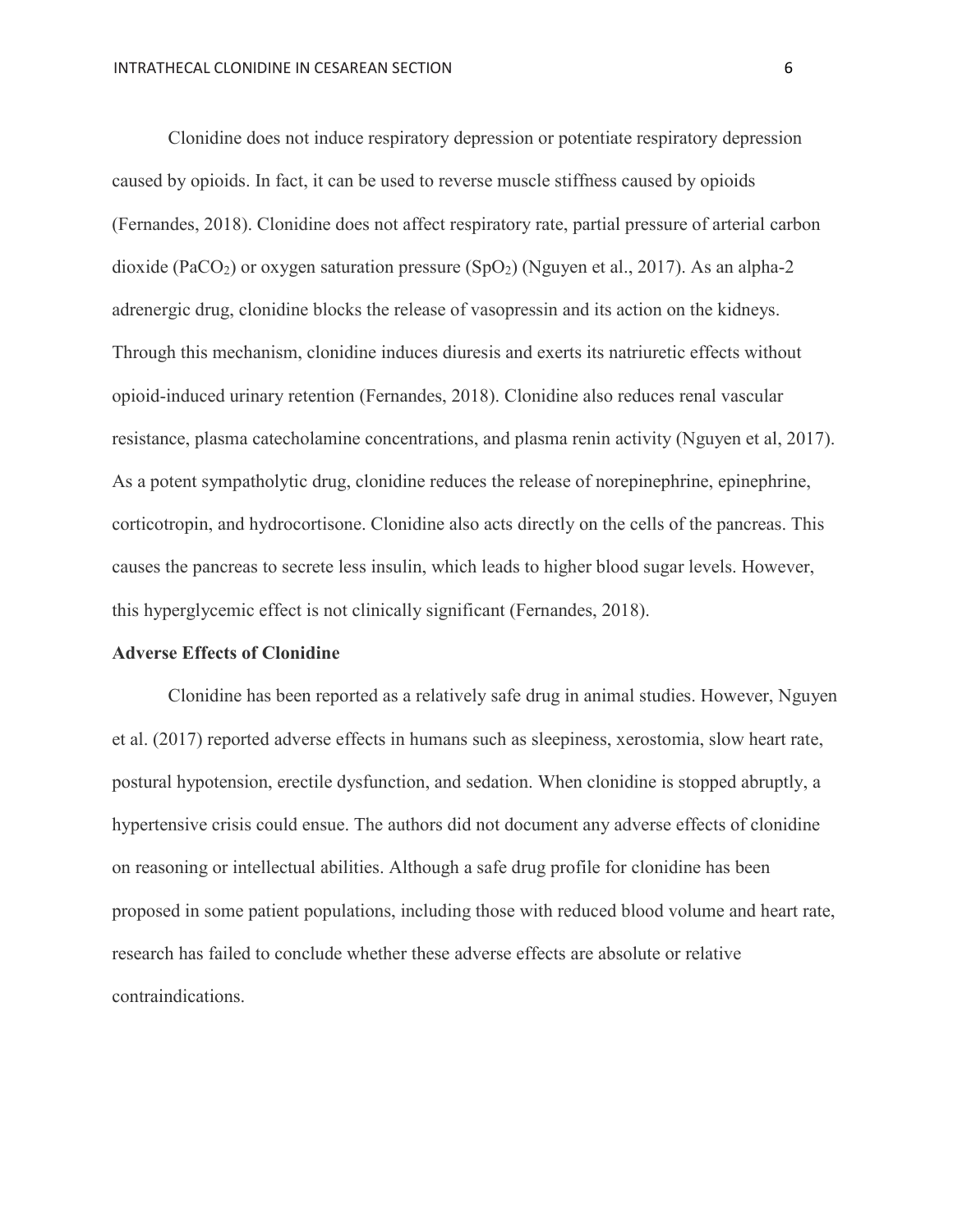#### **Use of Clonidine in Anesthesia**

Anesthesia providers administer clonidine via oral, intravenous, intradermal, and intrathecal routes. Oral clonidine in the preoperative area is used to reduce salivation and induce sedation without severe changes in blood pressure. Typical dosing is 2 to 4 micrograms per kilogram of body weight. When clonidine is administered by oral or intravenous routes, studies have shown that it reduces postoperative analgesic use and prolongs pain control in the first 24 hours (Fernandes, 2018). Clonidine also reduces the MAC requirements for volatile anesthetics (Nguyen et al., 2017).

#### **Neuraxial use of Clonidine in Anesthesia**

According to Fernandes (2018), clonidine produced prolonged quality of analgesia, and the quality of motor blockade at a dose of 2 to 4 micrograms per kilogram body weight when given by the epidural route. Similarly, clinicians have used clonidine in a continuous patientcontrolled epidural infusion at a dose of 30 micrograms per hour without untoward side effects such as low blood pressure and fetal and maternal bradycardia. Clonidine also extends analgesia without hemodynamic instability in children when used for epidural sacral blocks. In chronic pain management, Fernandes reported that clonidine at a dose of 10-50 micrograms per hour effectively treats chronic neoplastic pain in patients unresponsive to opioids. In addition, 1-2 microgram per kilogram body weight of intrathecal clonidine has the most pronounced effect on the duration of analgesia. The addition of clonidine to opioids and local anesthetics lengthens subarachnoid block time without inducing side effects associated with opioids, such as urinary retention and respiratory depression.

Fernandes also reported several studies demonstrating the benefits of intrathecal clonidine in obstetrics, including its long-term effects on sensory and motor block, and reduction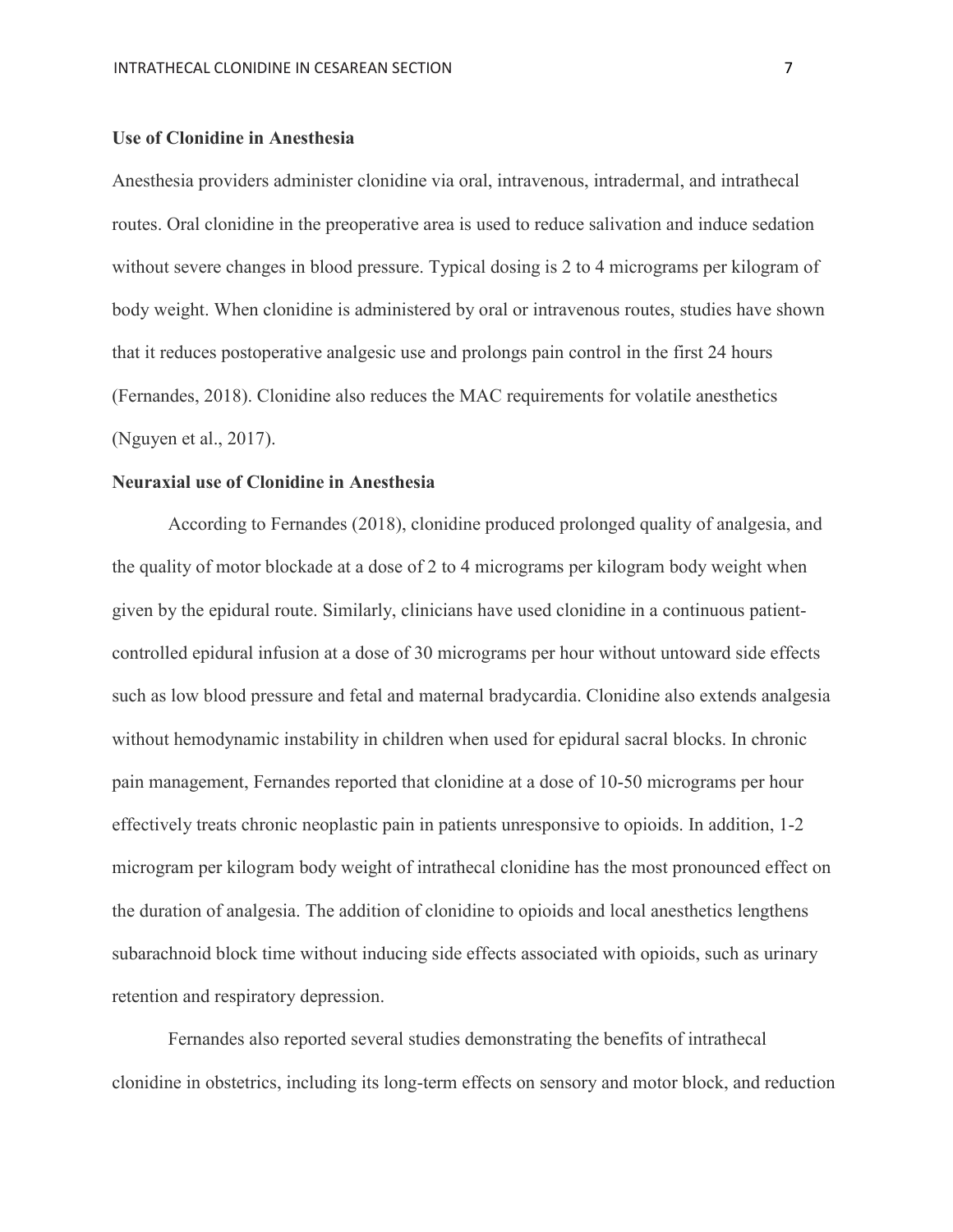of postoperative opioid consumption. Although the synergistic mechanism between clonidine and opioids is unknown, Whizar-Lugo et al. (2014) asserted that when combined intrathecally with opioids, clonidine enhances the effect of opioids and local anesthetic to prolong postoperative analgesia. Khezri et al. (2014) have documented that clonidine modulates its pain relief by activating alpha-2 adrenoreceptors receptors in the spinal cord. Activation of neurons in the sympathetic nervous system decreases pain transmission by inhibiting the transmission of neurons. By these mechanisms, clonidine produces pain relief via a non-opioid pathway. Khezri et al. maintained that clonidine is lipophilic and very potent when given neuraxially compared to systemically, where it may produce adverse effects in pregnant women, such as sedation. However, clonidine does not potentiate opioid-induced respiratory depression when given by the neuraxial route (Schug et al., 2006).

According to Schug et al. (2006), clonidine produces hypotension and bradycardia at a greater rate when it is given intrathecally comparative to when it is given by other routes. These effects are more pronounced in patients with a history of hypertension. Schug et al. also noticed that these dose-related hemodynamic changes are more pronounced when clonidine is given by intrathecal than the epidural route. Advocates for use of intrathecal clonidine argued that when administered intrathecally, it does not cross the placenta barrier into fetal circulation. Hence, clonidine does not have any effects on the fetus or Apgar score (Khezri et al., 2014).

#### *Method*

Database search of Cochrane Library, PubMed, EBSCOhost, Google Scholar, and Embase was conducted using search terms: "clonidine and neuraxial anesthesia," "spinal anesthesia," "post-operative pain" and "cesarean section." The generated articles were reviewed for their quality and relevance. In determining the quality of evidence used, the Center for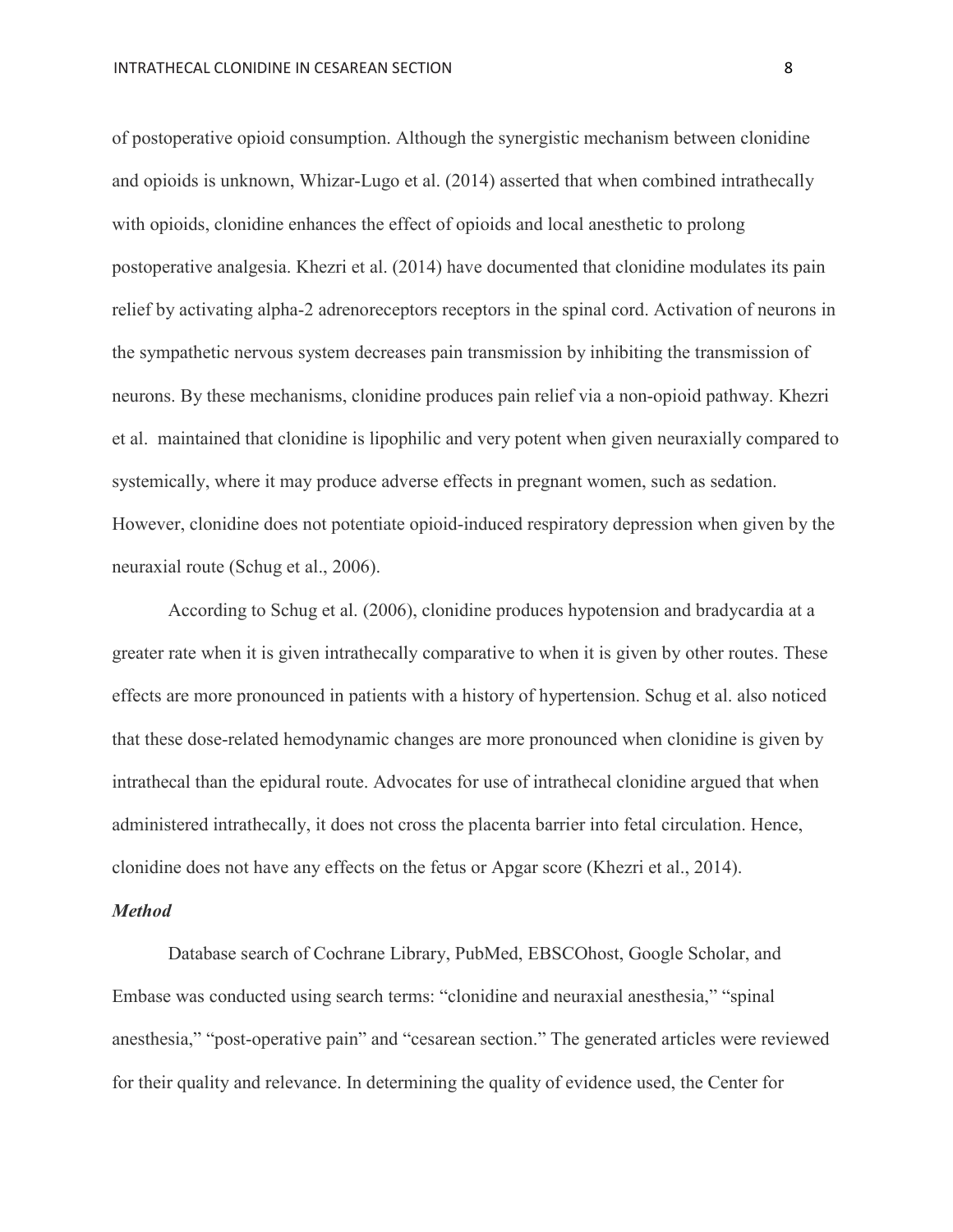Evidence-based Medicine's (CEBM) 2016 quality of evidence guidelines was used. Literature reviewed prioritized systematic reviews or meta-analysis of cross-sectional studies and randomized controlled trials. The author of this manuscript independently reviewed the articles according to the following criteria: The importance of the study to the explored question and the level of evidence. The primary outcome was the first need for pain medication out of total pain medication consumed by subjects with 24 hours immediately after surgery. In addition, the secondary results, such as the time it took for the sensory and motor blocks to set in and their total duration, were included.

#### *Synthesis of Results*

Khezri et al. (2014) compared the outcome of adding clonidine to 10 mg of preservative free hyperbaric bupivacaine to bupivacaine with 25 micrograms of fentanyl solution in a randomized controlled trial among 90 American Society of Anesthesiologist (ASA) physical status I-II pregnant women ages 18 to 45 for elective cesarean delivery under subarachnoid block. The investigators excluded subjects with kidney diseases, hepatic disorders, cardiovascular diseases, any allergy to bupivacaine, fentanyl, or clonidine, and opioid-dependent patients. The investigators randomized the study participants into three groups of 30 subjects each and blinded the study by using an equal number of drug syringes labeled A, B, and C. The content of the drugs in the syringes was not known to the anesthesia providers who administered the treatments.

The researchers administered preservative-free bupivacaine-fentanyl mixture in the ratio of 10 mg to 75 micrograms respectively to one group, while the other group received preservative-free bupivacaine-fentanyl mixture in the ratio of 10 mg to 25 micrograms. Subjects in the control group received a distilled water mixture. All treatments were administered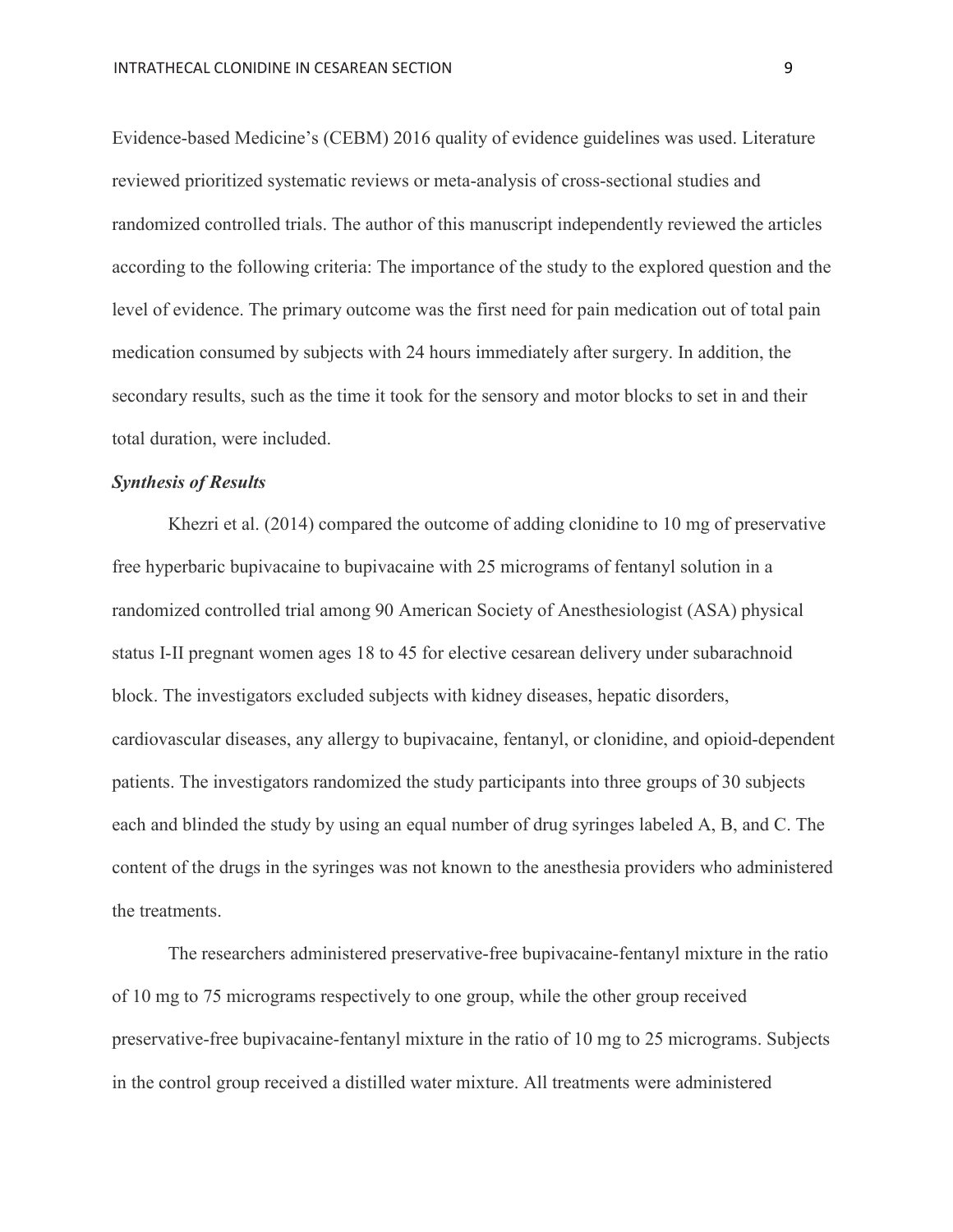intrathecally. The investigators concluded that adding 75 micrograms of clonidine to bupivacaine in a subarachnoid block for cesarean delivery prolonged the time it took for the subjects to demand a breakthrough pain compared to when fentanyl alone was used. The researchers also reported a decreased pain medication consumption in the first twenty-four hours post-cesarean delivery in the clonidine group compared to the non-clonidine group.

Khezri et al. (2014) controlled confounding variables that might affect the study's outcome as follows: Each patient received 5-7 mL/kg of intravenous lactated ringers before the subarachnoid block. This was done to decrease the hypotension produced by sympathectomy. A Quincke needle was used aseptically to enter the L4-L5 space through a midline approach for each treatment while all patients were in a seated position. This study's primary outcomes evaluated the time for the subjects to demand a breakthrough pain medication and the total consumption of pain medication twenty-four hours post-cesarean delivery. The effect of the treatment on both sensory and motor block duration was measured as well as the effects on the fetus and the mother such as non-reassuring fetal heart tone measured by tocometry, maternal hypotension, and sedation. The investigators used the verbal rating scale (VRS) where zero is no pain and 10 is the worst pain reported by the subjects to assess post-cesarean delivery pain (Khezri et al.2014). Although the time to onset of motor block was not significantly different among clonidine and fentanyl group in the study by Khezri et al., the duration of motor and sensory block was significantly longer in the clonidine group compared with the fentanyl group (*p<0.001*). When compared to the placebo (211 minutes) and fentanyl (192 minutes) groups, the clonidine group had a longer duration of anesthesia (275 minutes).

To further investigate the benefits of subarachnoid clonidine, Allen et al. (2018) performed a meta-analysis review of 394 randomized control trials in which they analyzed 18 of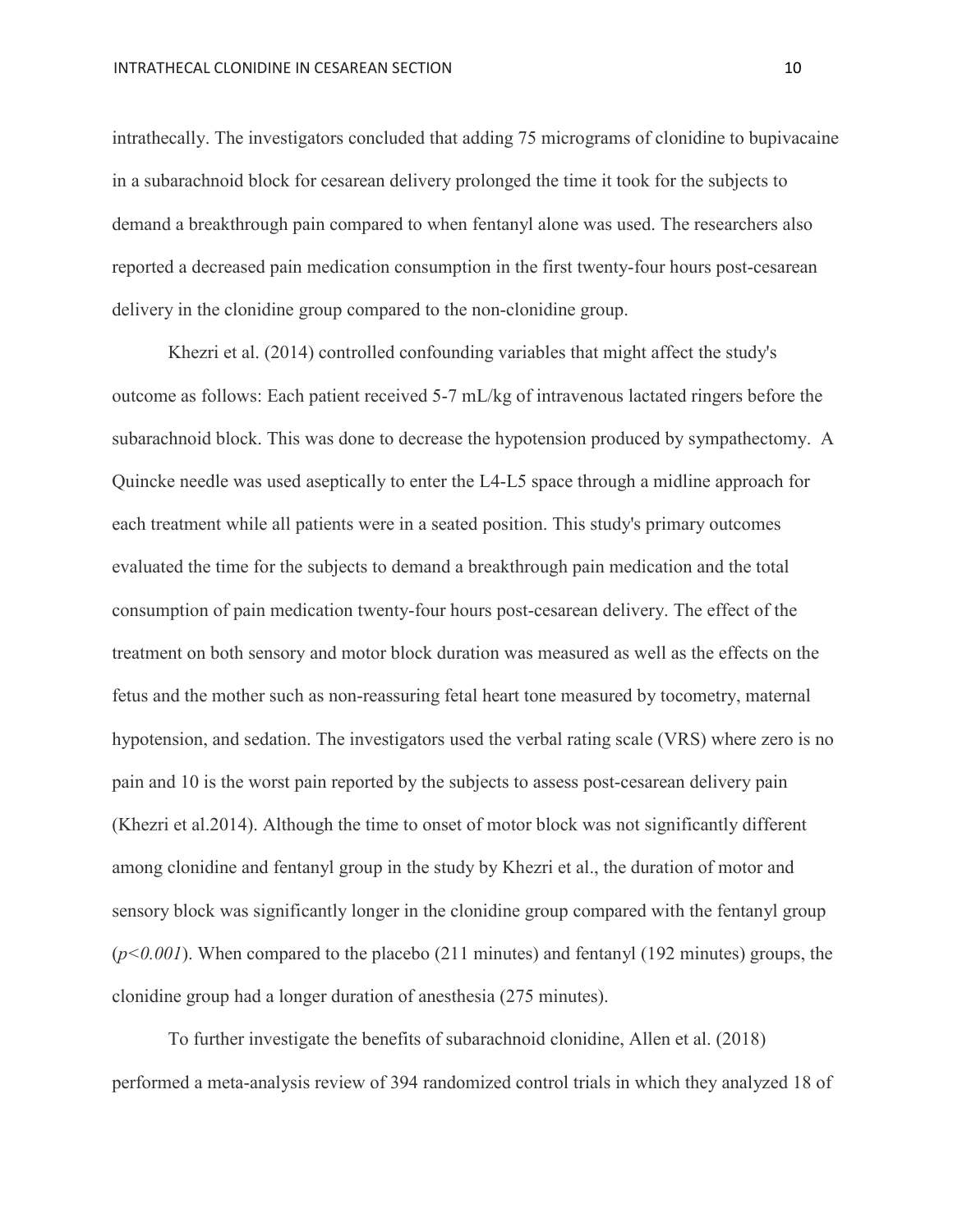the articles for the effect of intraoperative neuraxial clonidine on postoperative analgesia in cesarean delivery under spinal anesthesia. Subjects in 12 to 14 of the studies reviewed received 30 to 800 micrograms of subarachnoid clonidine in addition to a bupivacaine fentanyl mixture.

Unlike Khezri et al. (2014), Allen et al. analyzed articles based on the intravenous (IV) morphine consumption twenty-four hours after cesarean delivery under spinal anesthesia, and the time to demand pain medication post cesarean delivery. The authors also reviewed the use of additional pain medication during the cesarean delivery and the reported post-cesarean delivery pain by the subjects. Allen et al. explained that when their evaluation was constrained to studies where clonidine was given by the subarachnoid means, the twenty-four-hour morphine intake was reduced by 4.3 mg. Sixteen studies also reported a prolonged time to participants first demanded of pain medication after cesarean section under spinal in which clonidine was added to the bupivacaine mixture. Overall, the researchers concluded after their examination of eighteen studies that neuraxial clonidine added to a bupivacaine/fentanyl mixture extended the time it took for cesarean delivery parturients to demand pain medication after cesarean delivery by an average of 135 minutes. In addition to this, when clonidine was added to morphine intrathecally, it enhanced the time it took the cesarean delivery women to request pain medication by 126 minutes when compared to the control group. (Allen et al. 2018).

In a comparative research, Owen et al., (2000) also evaluated the impact of intrathecal clonidine on a bupivacaine plus fentanyl mixture for labor pain. Their study randomized fortyfive parturients to receive intrathecal doses of different dextrose-containing solutions for combined spinal-epidural technique. The medications were injected into specific lumbar interspaces and their outcomes were measured. The investigators measured the subject's baseline verbal pain scores on a 10-point scale where zero means no pain and ten means the worst pain.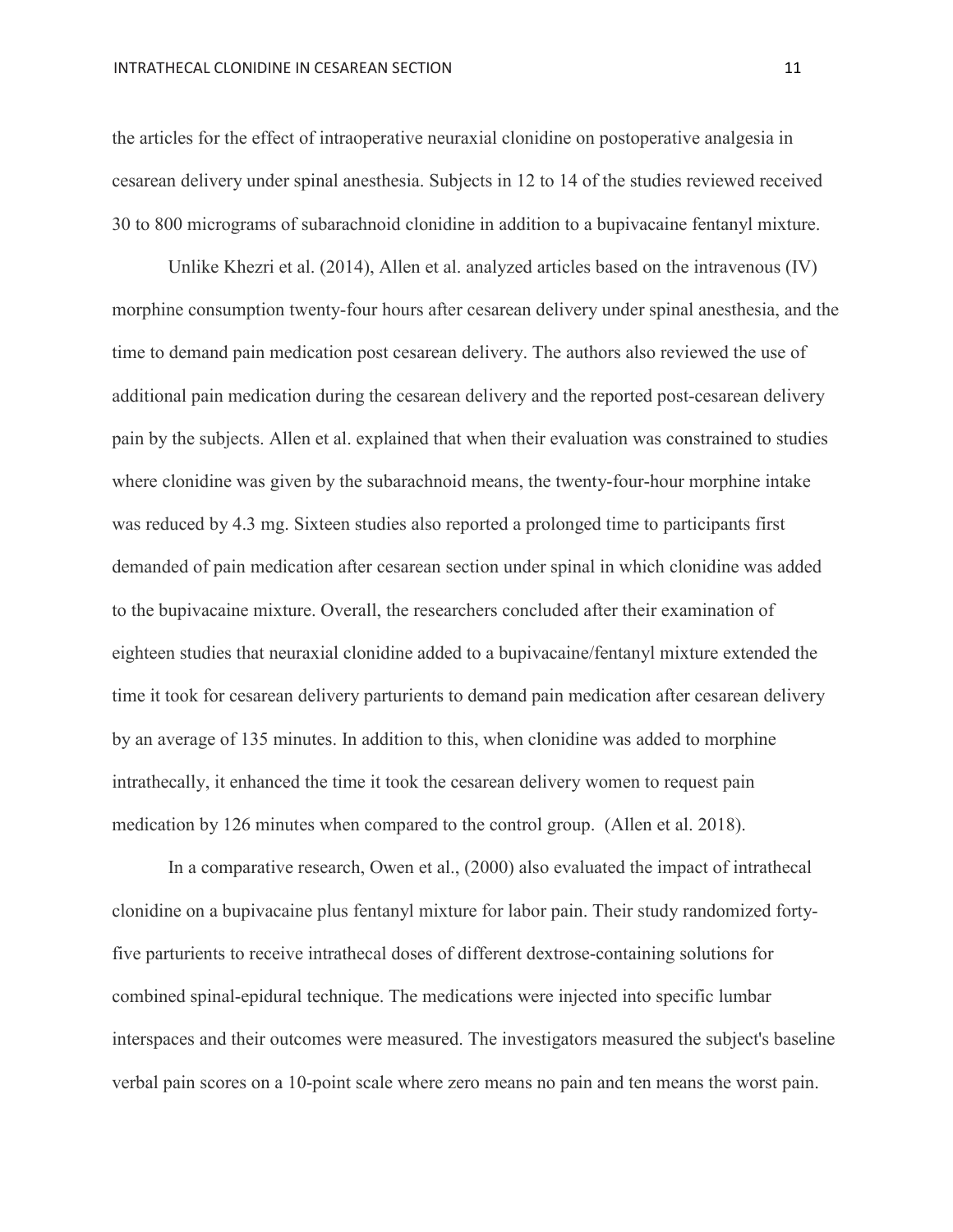The investigators established that intrathecal clonidine does not significantly affect pain scores in the first one hour but significantly prolongs analgesia by 165 minutes when added to fentanyl and bupivacaine versus 90 minutes when only fentanyl and bupivacaine is used.

The researchers also systematically assessed levels of both sensory and motor block, and the side effects of the medications administered. This research indirectly determined the outcome of clonidine on bupivacaine and opioids in cesarean section patients, and demonstrated that when given by the intrathecal route, clonidine does have a prolonged analgesic effect regardless of the population in which it is used.

In another review, Crespo et al. (2017) analyzed 12 out of 201 articles for the consequence of subarachnoid clonidine in parturients undergoing cesarean delivery. The authors searched databases for research that used clonidine as an adjunct to neuraxial anesthesia in cesarean delivery. Crespo et al. determined that clonidine lengthens sensory block by 128 minutes and motor block by 44 minutes. In addition, the investigators reported that intrathecal clonidine did not produce any fetal and maternal untoward outcomes. Crespo et al. documented that neonatal Apgar scores at one or five minutes were not affected.

Contrary to Crespo et al., Ghosh et al. (2020) conducted a double-blinded study in which they randomized 90 elective cesarean delivery parturients into three groups and reported a much different result in favor of morphine. The subjects reported significantly more pain when clonidine was used intrathecally than morphine on a postoperative visual analog scale (VAS) scale. The time required for the subjects to demand additional pain medication was longer in the morphine group compared to the clonidine group. The total dose of additional pain medication administered in the subjects who received morphine was less in the 24 hours post-cesarean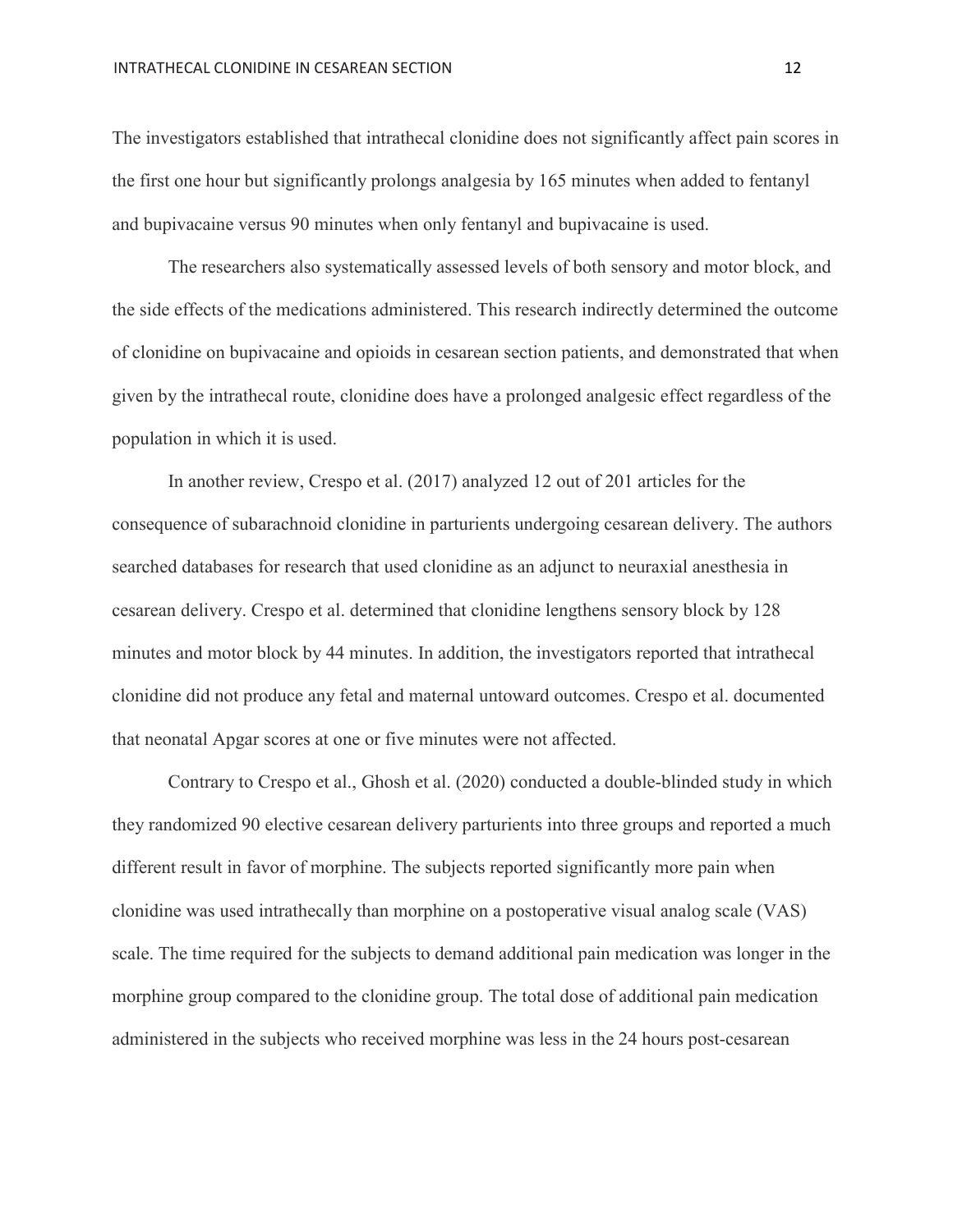delivery. This effect was attributed to the intrathecal clonidine added to the administered treatment.

Nonetheless, Kallapur et al. (2017) conducted another double-blinded randomized controlled trial to examine the effectiveness of adding intrathecal clonidine to bupivacaine in elective cesarean delivery parturients. The authors used computer software to randomize 105 American Society of Anesthesiologist physical status I-II parturients into three equal groups. The authors added clonidine to the treatment mixture in one of the three groups and measured the time it took for the sensory and motor block to set. The investigators also measured the duration of pain relief to determine how effective intrathecal clonidine is in cesarean delivery women in prolonging the duration of analgesia. Kallapur et al. reported that the time it took for both sensory and motor block to set was faster when clonidine was added to the bupivacaine mixture versus control. The authors reported that the group of patients in whom clonidine was used in their subarachnoid block did not request any pain medication until after 480 minutes compared to the non-clonidine group of patients who requested pain medication in 180 minutes.

Kothari et al. (2011), in their assessment of the effectiveness of intrathecal clonidine as a pain management modality in cesarean delivery women, randomized 210 American Society of Anesthesiologist physical status I-II parturients at term for emergent cesarean delivery into three equal groups. The patients in one of the groups between the three received a clonidine-fentanylbupivacaine mixture, and the other two did not. Unlike other studies reviewed, these authors controlled confounding variables that might have affected the validity of the results by having one anesthetist assess the quality of sensory blockade, and one surgeon assess the degree of motor blockade. In addition, the frequency of sensory pain reported during the cesarean delivery was assessed as reported by the patient. The authors concluded that the post-cesarean section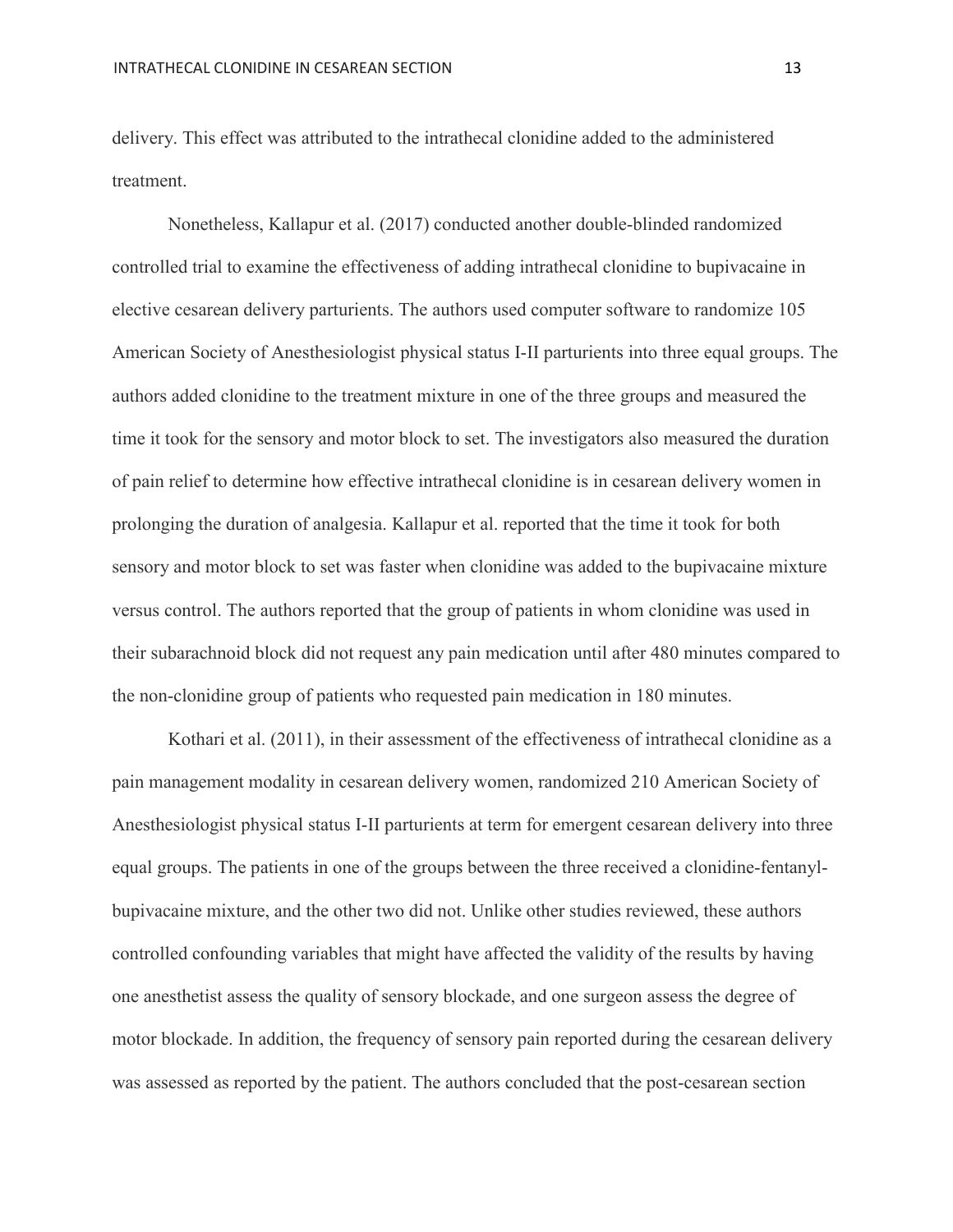pain relief was prolonged (246 minutes) with the addition of clonidine to bupivacaine compared to the non-clonidine group (146 minutes).

Li et al. (2014) also randomized 84 patients into four groups to assess the quality of analgesia when clonidine was added to a mixture of intrathecal bupivacaine treatment for elective cesarean delivery women. The authors measured outcomes, including the time it took for the block to set, the level of the block as measured by dermatomal response to pinprick, the block duration, and the duration of pain control. Despite the small sample size, the authors concluded that the time it took for both the sensory and motor block to set was faster in the population of patients that received clonidine as part of their treatment compared to the group with only bupivacaine-fentanyl. The investigators also found the duration of pain relief to be comparably higher to the bupivacaine-dexmedetomidine group when compared to the bupivacaine-clonidine group. The time for the motor block to recede was higher in the group with bupivacaine-dexmedetomidine. These findings are comparable with other studies which demonstrated that clonidine, like other alpha-2 adrenoreceptors, extends the duration of pain relief and motor blockade in cesarean delivery women under spinal anesthesia.

Contrasted to the study of Owen et al. (2000), Pandey et al. (2018) conducted another comparative double-blinded study in which they examined the outcome of adding clonidine to bupivacaine intrathecally in a dose-dependent manner among three patient groups. Pandey et al. concluded that, on average, the time it took for the sensory block to set in was longer among the patient group in which clonidine was added, much like the duration of block compared to the non-clonidine group. The authors also noticed that the length of the motor blockade was prolonged in the group that received clonidine compared to the group that did not. While this study was conducted in orthopedic lower limb surgical patients and could not be generalized to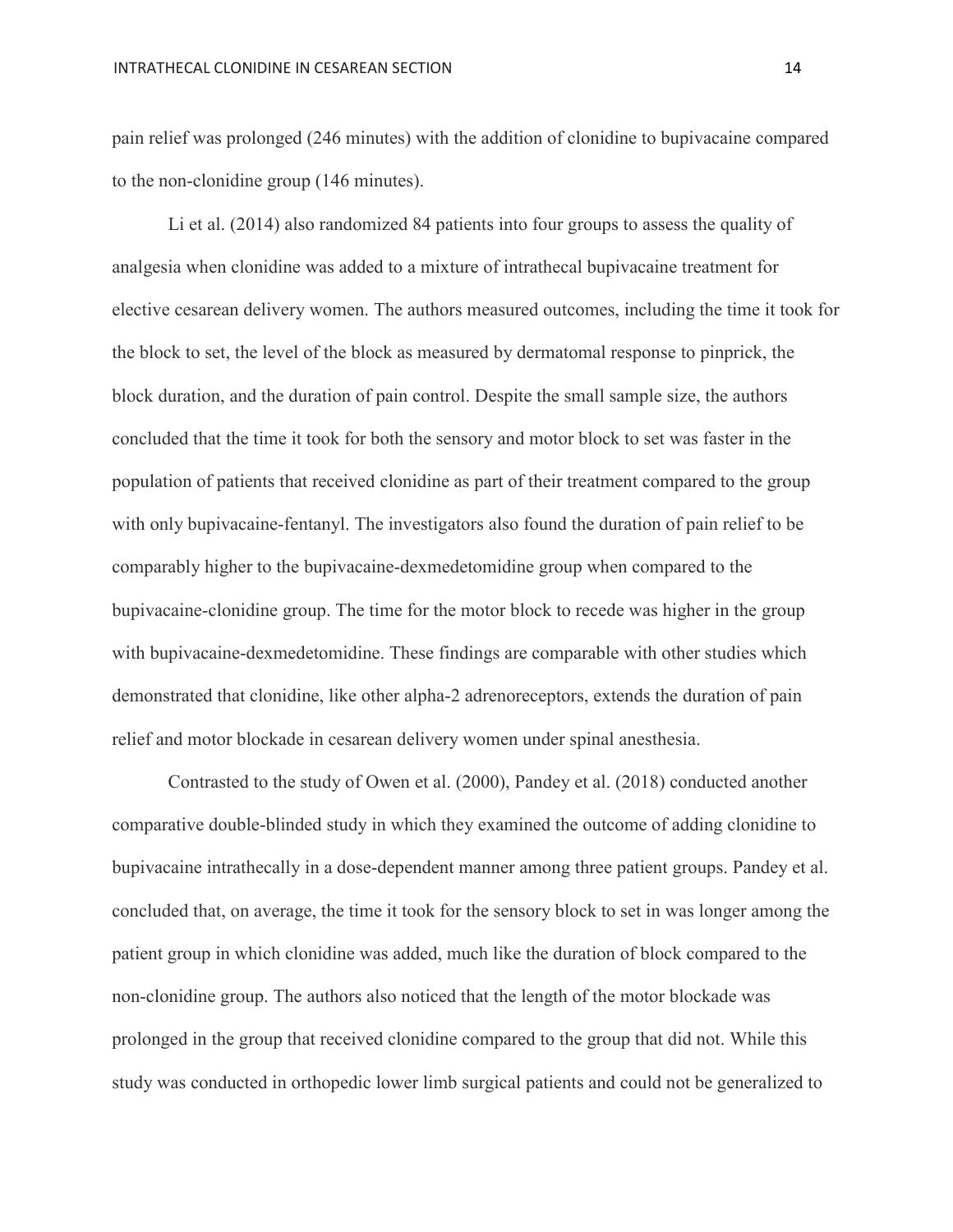the obstetric population, the overall mechanism of intrathecal clonidine and its effect on prolonging analgesia seem to be the same for both populations.

Much like other studies in the obstetric population in which clonidine was used to prolong analgesia, Pandey et al. (2018) concluded that the duration of motor and sensory block was longer among the group in which clonidine was added to the treatment than the group in which clonidine was not added. Pain control duration was also longer among the group of patients that received clonidine compared to those that did not receive clonidine. In a doubleblinded randomized trial, Paech et al. (2004) randomized 232 healthy parturients for elective cesarean section in which subarachnoid block was performed into six groups and measured the effectiveness of intrathecal clonidine's analgesic property. The authors measured the time it took the patient to active the patient-controlled analgesia (PCA) pump and the amount of morphine that was administered post-cesarean delivery. An important finding of this research was that intrathecal clonidine prolonged the duration of analgesia. One pitfall of this study is that it causes vomiting in the cesarean delivery women post-operatively claims Paech et al.

Tuijl et al. (2006) investigated the benefits of intrathecal clonidine to bupivacaine on pain control after cesarean delivery and how much morphine women used after cesarean delivery. The researchers randomized 106 American Society of Anesthesiologist physical status I-II patients for elective cesarean section in which subarachnoid block was used as the primary anesthesia. The authors measured the amount of morphine consumed in the 24 hours after surgery and concluded that the non-clonidine-supplemented group consumed more morphine than the clonidine-supplemented group.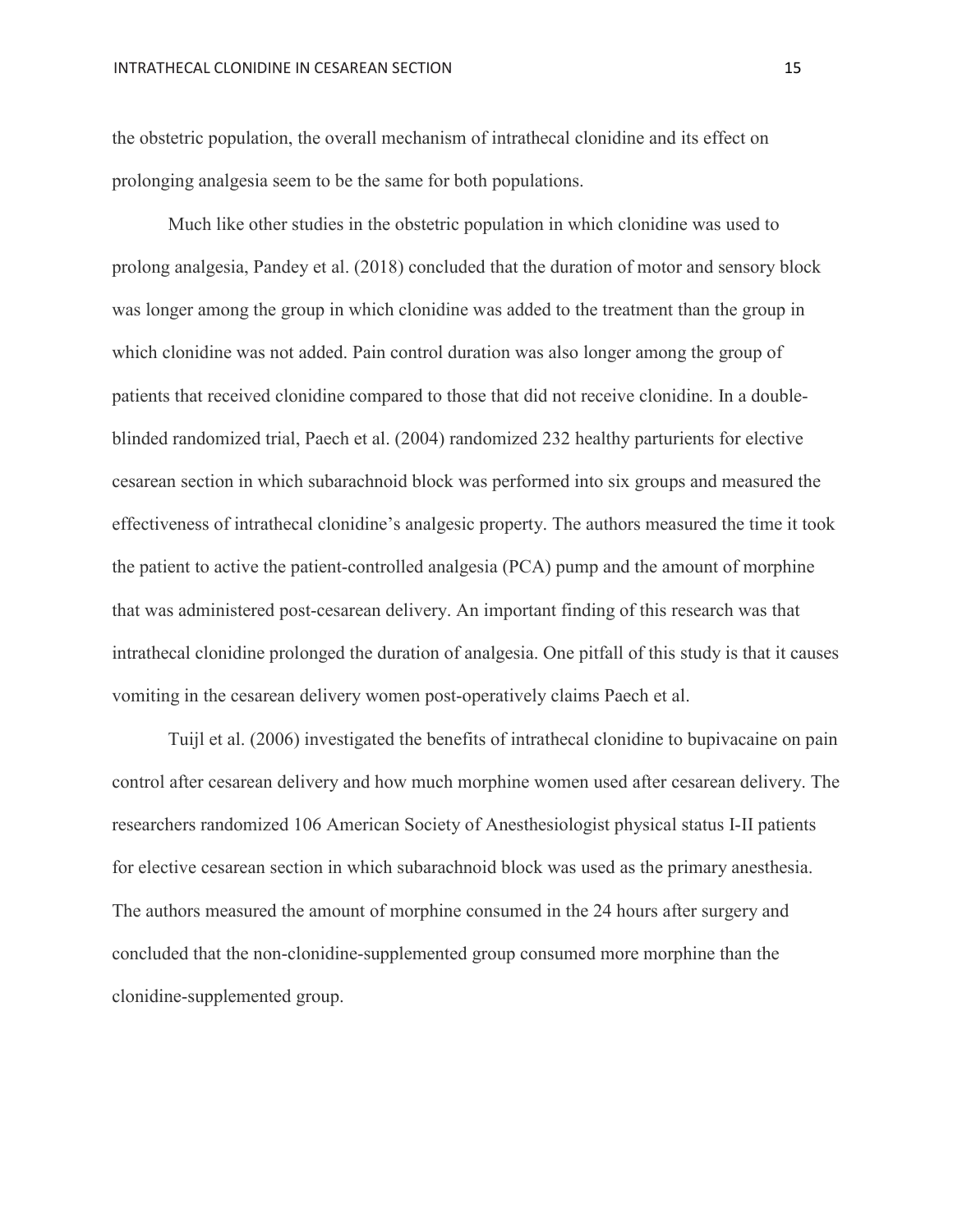#### **Discussion**

The results of the meta-analysis by Allen et al. (2018) highlighted some important key findings. Allen et al. documented that the neuraxial administration of clonidine reduced the amount of morphine consumed in the twenty-four hours after cesarean delivery and prolonged the time it took cesarean delivery women to ask for pain medication. Despite the safety and efficacy concerns raised by the opponents of neuraxial clonidine, Allen et al. confirmed that neuraxial clonidine did not negatively affect neonatal outcomes by Apgar scores and does not affect maternal outcomes, hence, neuraxial clonidine is safe for use in the pregnant population. Even though Allen et al.'s meta-analysis is a multinational study, including the USA, one shortfall of all the studies reviewed in this manuscript is that all the included studies only investigated healthy pregnant populations and could not be generalized to AS III and IV patients with significant comorbidities. The studies also failed to outline the ideal dose of clonidine to mitigate the desired pain effect in the subjects studied. The biophysical parameters of the subjects analyzed in the study were similar, including age, weight, and age. The study participants' average weight was less than 100 kg. Is it possible to duplicate these findings in severely obese pregnant women? This is a topic that requires more investigation. To remove procedure-specific biases, the procedures were conducted in stages by the same anesthetic providers.

Despite the functional outcomes of the studies reported in this manuscript, the small sample size and the subjects' homogeneity decreased the generalizability and power of most of the studies (Polit and Beck, 2012, p. 237). However, recruiting for human subject research can be very difficult, and for this matter, these results can be accepted by the obstetric anesthesia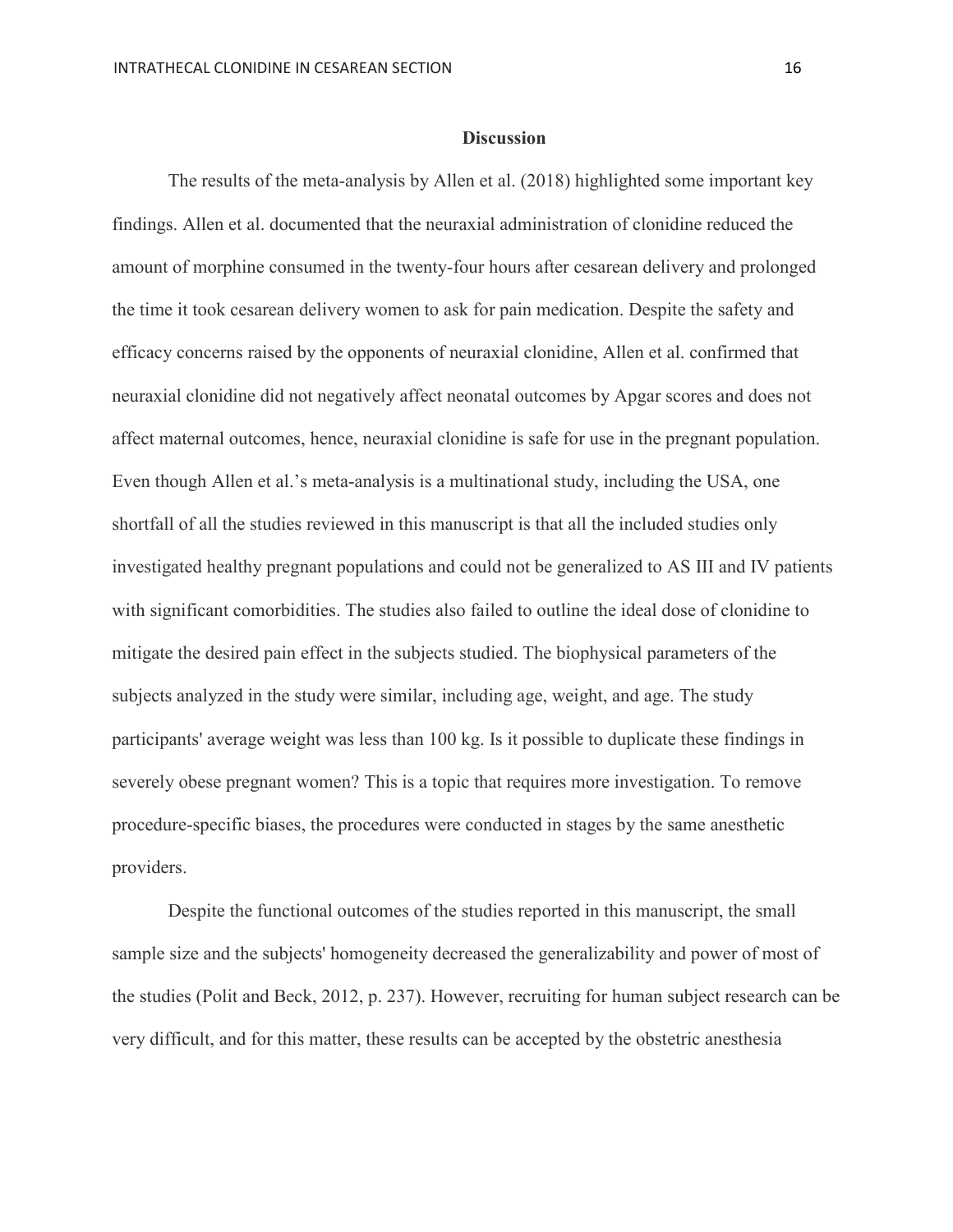community. Most of the studies were focused on maternal pain relief without monitoring fetal well-being except for neonatal Apgar scores after the fetus is delivered.

Ghosh et al., (2020) and Crespo et al., (2017) reported that neuraxial clonidine increased sedation and can produce hypotension and bradycardia but as documented in all the studies reviewed, neuraxial clonidine has no adverse fetal outcomes based on APGAR score measurements at one and five minutes. Crespo et al.'s study evaluated different dose response effect of intrathecal clonidine by performing a stratified analysis and dividing the study subjects into three groups to receive low dose (15–49 micrograms), intermediate dose (50–75 micrograms), and high dose (76–150 micrograms) and suggested that the average duration of analgesia increased from 176minutes to 462 minutes when a low dose clonidine is compared to high dose. Motor block was also increased from 14minutes to 120 minutes when the dose of clonidine changed from 15-49 micrograms verses 76-150 micrograms. Despite these benefits, the small number of studies used by Crespo et al. in the meta-analysis could be a limitation and produces a type 2 error for some of its outcomes. Another limitation of Crespo et al.'s study was the exclusion of parturients less than 18 years of age which may prevent the use of these finding to the adolescent population.

Khezri et al. (2014) study concluded that the administration of intrathecal clonidine 75 micrograms with bupivacaine prolonged intraoperative anesthesia and the time to first analgesic request after cesarean delivery compared to fentanyl but caused transient hypotension and increased vasopressor requirement. Khezri et al. reported one controversial finding that clonidine at doses between 37.5 and 150 micrograms failed to cause a significant decrease in blood pressure when added to a high dose of bupivacaine (18 mg). One important finding by Khezri et al. is that intrathecal clonidine does not prevent post-operative shivering in the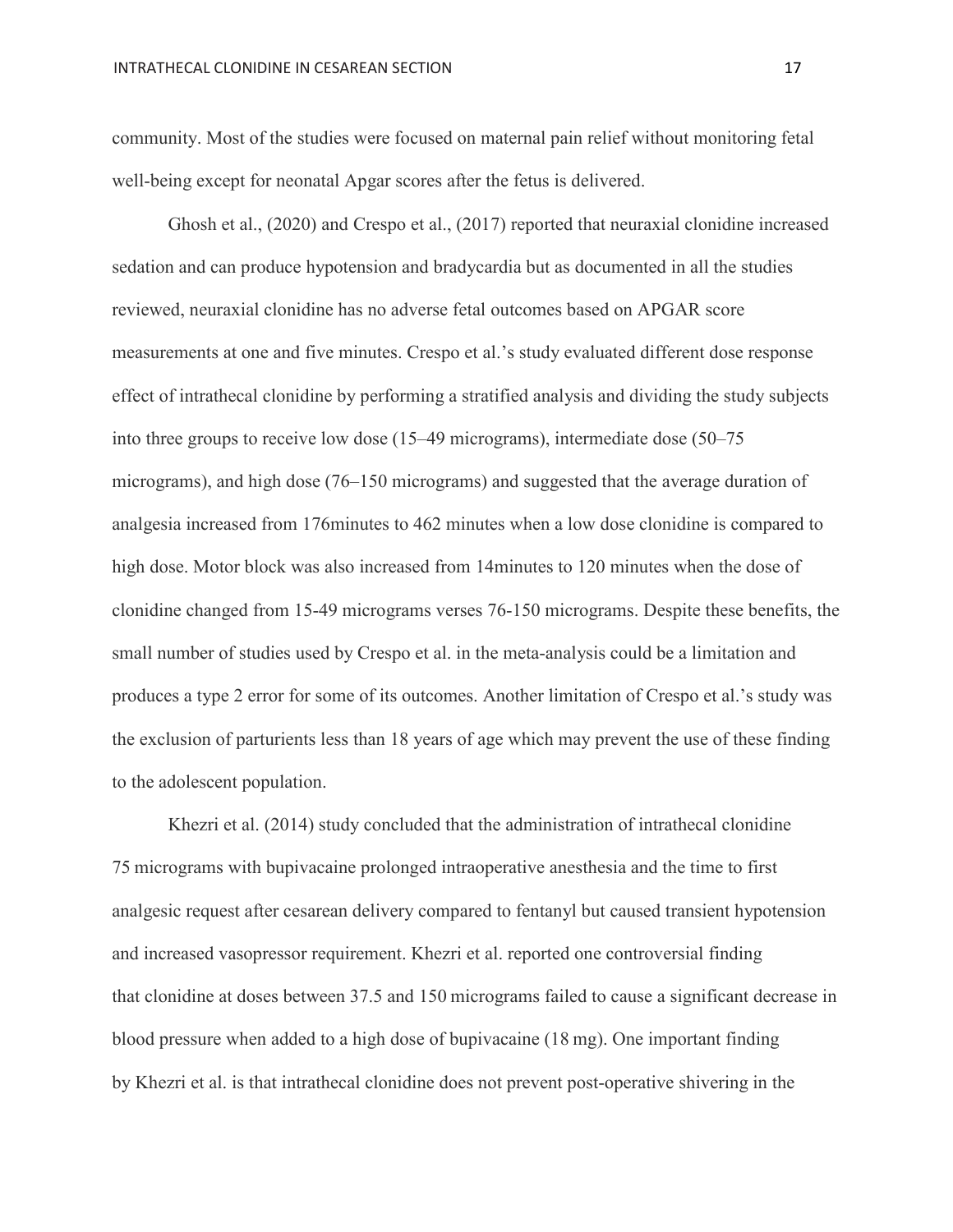parturient but when given intravenously, clonidine is effective in preventing post-operative shivering. The study did not mention the most effective dose to achieve these effects.

#### **Conclusion**

This manuscript examines the synergistic benefits of intrathecal clonidine in cesarean section. After review of the literature, the findings suggest that when clonidine is added to bupivacaine and fentanyl intrathecally, it prolongs pain relief, sensory and motor block, and decreases the 24-hour intravenous morphine consumption in pregnant women undergoing elective cesarean section. Singh et al. (2014) concluded that adding 50 micrograms of intrathecal clonidine to bupivacaine leads to increased pain relief and subarachnoid block duration. Anesthesia providers should be mindful of the hypotensive side effect and be ready to treat it.

One important implication for clonidine use reported by Crespo et al., (2017) is the significantly increased levels of sedation observed in the subjects. Crespo et al.'s analysis suggest that there is no increased risk of pruritus, post operative nausea and vomiting or hypotension, even in the cases where higher intrathecal doses of clonidine was used.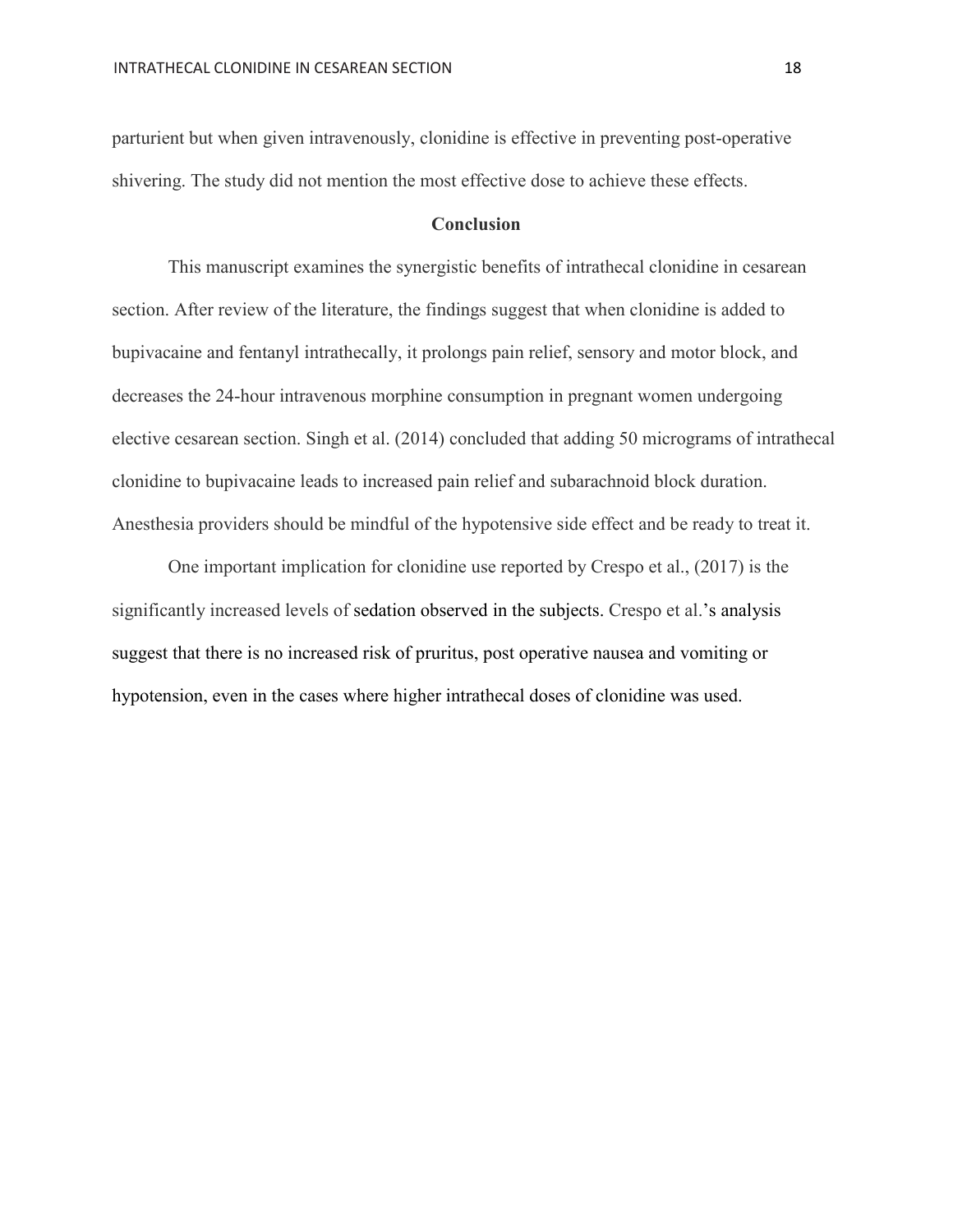#### **References**

- Allen, T., Mishriky, B., Klinger, R., & Habib, A. (2018). The impact of neuraxial clonidine on postoperative analgesia and perioperative adverse effects in women having elective Caesarean section–a systematic review and meta-analysis. *British Journal of Anaesthesia*, *120*(2), 228-240. https://doi.org/10.1016/j.bja.2017.11.085
- Alshahrani, M. S. (2019). An evaluation of the different types of labor pain relief, preferred methods of pain relief, and effects of social media on awareness and knowledge among pregnant women: A cross-sectional study in the Kingdom of Saudi Arabia. *Saudi Medical Journal*, *40*(9), 914+.

https://link.gale.com/apps/doc/A602365450/PPNU?u=bidd97564&sid=PPNU&xid=26381 b9a

- Carvalho, B., & Butwick, A. J. (2017). Postcesarean Delivery Analgesia. *Best Practice & Research Clinical Anaesthesiology*, *31*(1), 69–79. https://doi.org/10.1016/j.bpa.2017.01.003
- Chopra, P., & Talwar, V. (2014). Low dose intrathecal clonidine and fentanyl added to hyperbaric bupivacaine prolongs analgesia in gynecological surgery. *Journal of anaesthesiology, clinical pharmacology*, *30*(2), 233–237. [https://doi.org/10.4103/0970-](https://doi.org/10.4103/0970-9185.130029) [9185.130029](https://doi.org/10.4103/0970-9185.130029)
- Crespo, S., Dangelser, G., & Haller, G. (2017). Intrathecal clonidine as an adjuvant for neuraxial anaesthesia during Caesarean Delivery: A systematic review and meta-analysis of Randomised Trials. *International Journal of Obstetric Anesthesia*, *32*, 64–76. https://doi.org/10.1016/j.ijoa.2017.06.009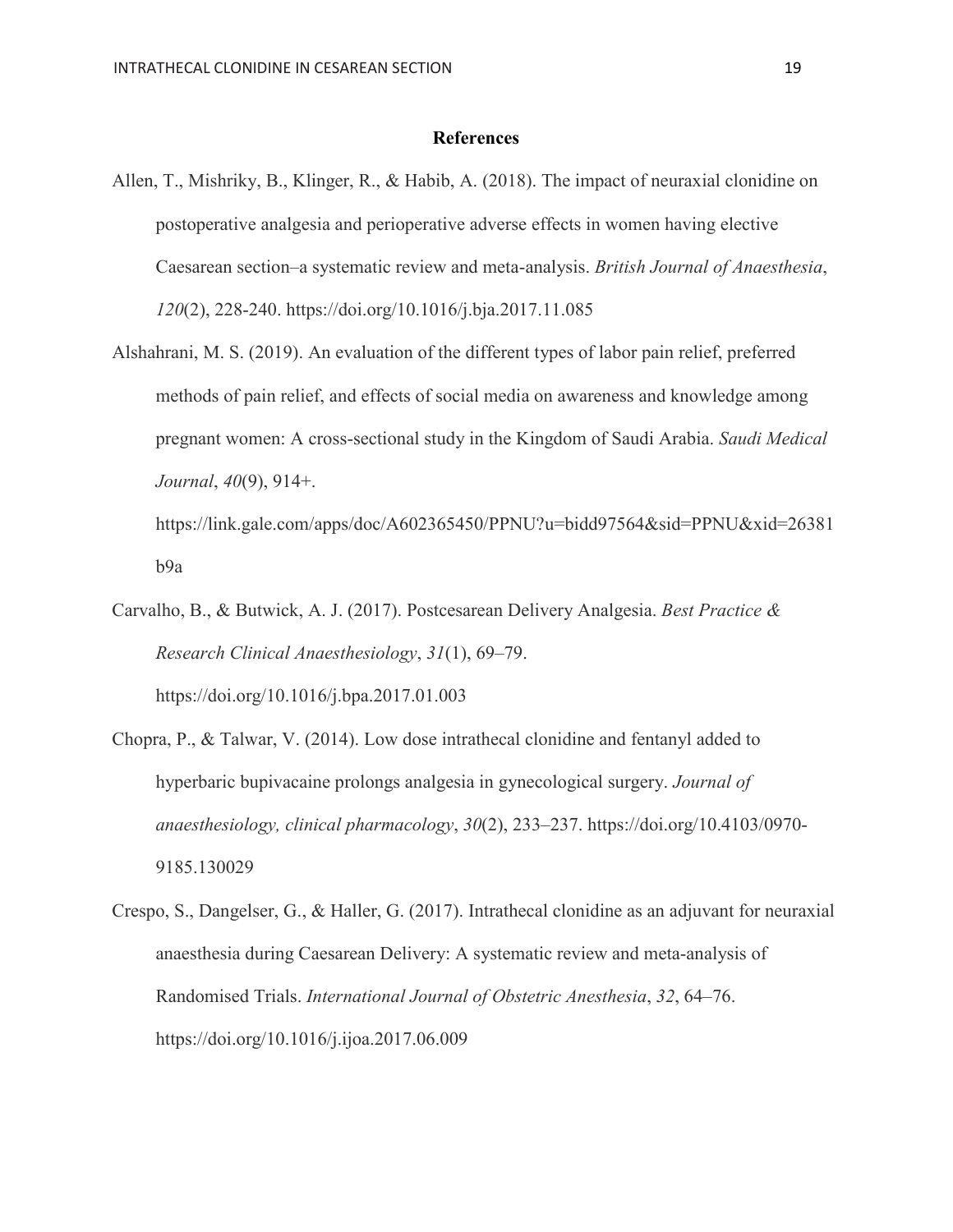- Fernandes, H. S. (2018). Clonidine in anesthesiology: A brief review. *Biomedical Journal of Scientific & Technical Research*, *7*(2). https://doi.org/10.26717/bjstr.2018.07.001481
- Ghosh, S., Roy, S., Gharami, B. B., Biswas, A., Bhattacharya, D., & Sen, S. (2020). A randomised, double blinded study on comparison of intrathecal morphine and clonidine as adjuvant for post-caesarean analgesia. *Journal of clinical and diagnostic research*. https://doi.org/10.7860/jcdr/2020/45382.14127
- Giovannitti, J. A., Thoms, S. M., & Crawford, J. J. (2015). Alpha-2 adrenergic receptor agonists: A review of current clinical applications. *Anesthesia Progress*, *62*(1), 31–38. https://doi.org/10.2344/0003-3006-62.1.31
- Kallapur, B., Ravikumar, D. N., Shaikh, S. I., & Marutheesh, M. (2017). Clinical study to determine the efficacy of clonidine as an adjuvant to intrathecal bupivacaine in patients undergoing cesarean section. *Anesthesia: Essays and Researches*, *11*(4), 946. https://doi.org/10.4103/aer.aer\_49\_17
- Kerai, S., Saxena, K. N., & Taneja, B. (2017). Post-caesarean analgesia: What is new?. *Indian journal of anaesthesia*, *61*(3), 200–214. https://doi.org/10.4103/ija.IJA\_313\_16
- Khezri, M. B., Rezaei, M., Delkhosh Reihany, M., & Haji Seid Javadi, E. (2014). Comparison of Postoperative Analgesic Effect of Intrathecal Clonidine and Fentanyl Added to Bupivacaine in Patients Undergoing Cesarean Section: A Prospective Randomized Double-Blind Study. *Pain Research and Treatment*, *2014*, 1–7. https://doi.org/10.1155/2014/513628
- Kothari, N., Bogra, J., & Chaudhary, A. K. (2011). Evaluation of analgesic effects of intrathecal clonidine along with Bupivacaine in cesarean section. *Saudi Journal of Anaesthesia*, *5*(1), 31. https://doi.org/10.4103/1658-354x.76499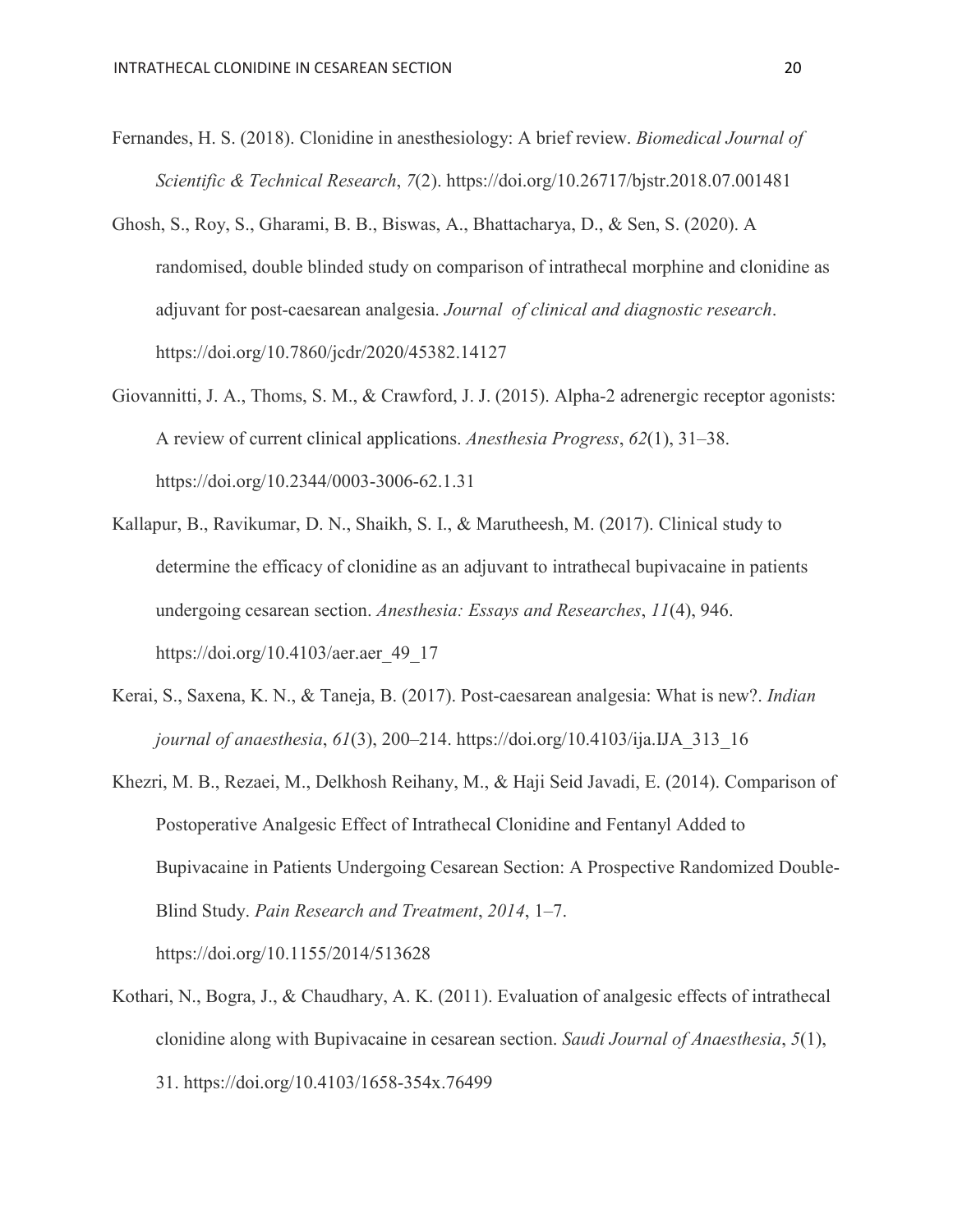- Kundra, S., Gupta, S., Grewal, A., Tiwari, A., & Singh, R. (2015). Effect of clonidine and/or fentanyl in combination with intrathecal bupivacaine for lower limb surgery. *Journal of Anaesthesiology Clinical Pharmacology*, *31*(4), 485. https://doi.org/10.4103/0970- 9185.169069
- Li, Z., Tian, M., Zhang, C.-Y., Li, A.-Z., Huang, A.-J., Shi, C.-X., Xin, D.-Q., Qi, J., & Li, K.-Z. (2014). A randomised controlled trial to evaluate the effectiveness of intrathecal bupivacaine combined with different adjuvants (Fentanyl, clonidine and dexmedetomidine) in caesarean section. *Drug Research*, *65*(11), 581–586. https://doi.org/10.1055/s-0034- 1395614
- Nguyen, V., Tiemann, D., Park, E., & Salehi, A. (2017). Alpha-2 agonists. *Anesthesiology Clinics*, *35*(2), 233–245. https://doi.org/10.1016/j.anclin.2017.01.009
- Owen, M. D., Özsaraç, Ö., Şahin, Ş., Uçkunkaya, N., Kaplan, N., & Maǧunaci, I. (2000). Lowdose clonidine and neostigmine prolong the duration of intrathecal bupivacaine–fentanyl for labor analgesia. *Anesthesiology*, *92*(2), 361–361. https://doi.org/10.1097/00000542- 200002000-00016
- Paech, M. J., Pavy, T. J., Orlikowski, C. E., Yeo, S. T., Banks, S. L., Evans, S. F., & Henderson, J. (2004). Postcesarean analgesia with spinal morphine, clonidine, or their combination. *Anesthesia & Analgesia*, 1460–1466.<https://doi.org/10.1213/01.ane.0000111208.08867.3c>

OCEBM Levels of Evidence Working Group (2016). "The Oxford Levels of Evidence 2". Oxford Centre for Evidence-Based Medicine. https://www.cebm.net/index.aspx?o=5653

Paech, M. J., Pavy, T. J., Orlikowski, C. E., Yeo, S. T., Banks, S. L., Evans, S. F., & Henderson, J. (2004). Postcesarean analgesia with spinal morphine, clonidine, or their combination. *Anesthesia & Analgesia*, 1460–1466. https://doi.org/10.1213/01.ane.0000111208.08867.3c